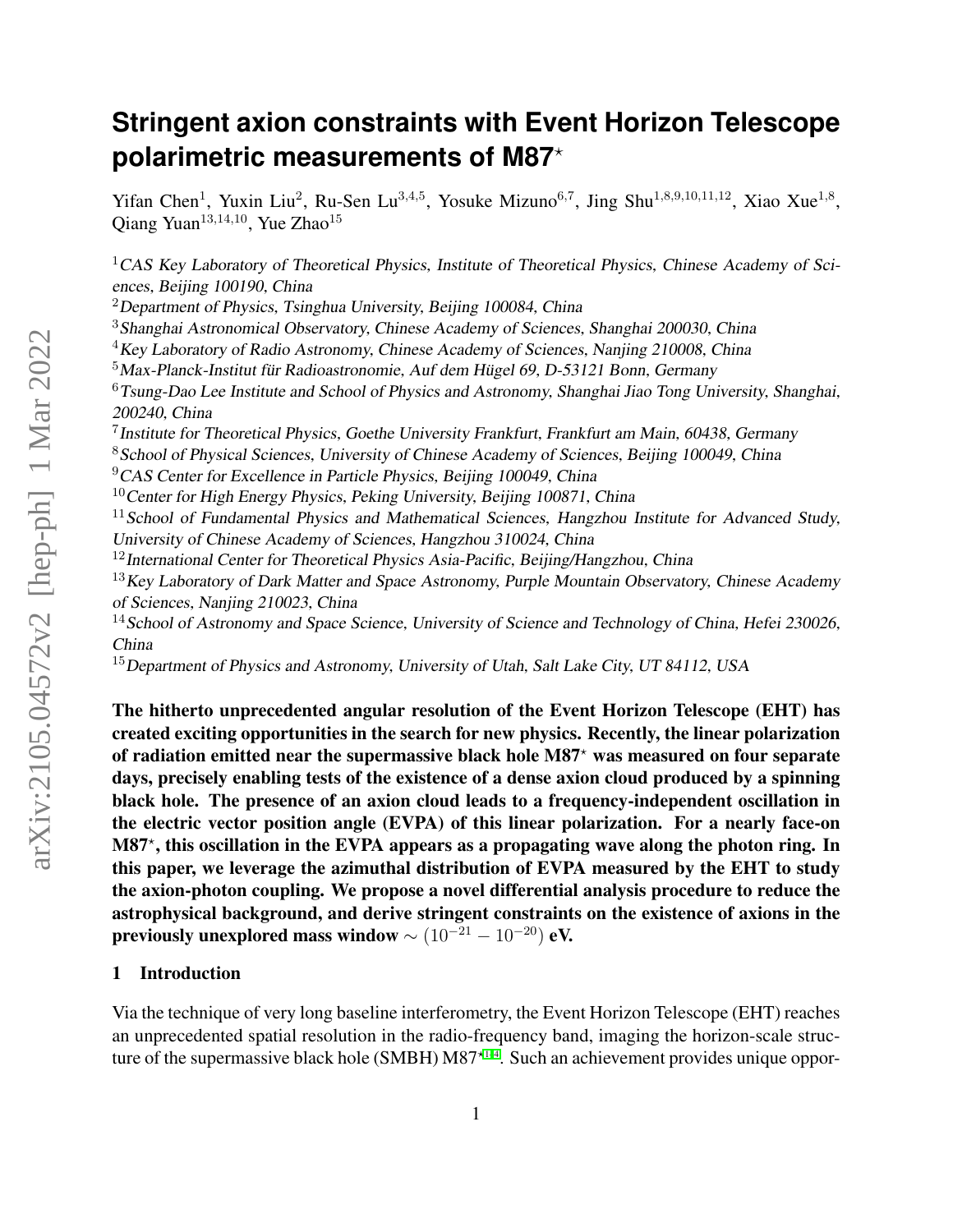tunities to study physics in extreme conditions. In particular, the EHT measures electromagnetic radiation at a wavelength of 1.3 millimeter, which is optimal for studying the magnetic field around such black holes via polarization measurements. Such measurements have been performed very recently<sup>[5](#page-15-2)</sup>, revealing the magnetic field structure near the event horizon $6$ .

Beyond the astrophysics in the vicinity of an SMBH, such as the accretion flow and jet, polarization measurements can also help us probe new physics beyond the Standard Model of particle physics. The axion is one of the best-motivated candidates for physics beyond the Standard Model, arising initially as a solution to the strong CP (charge-conjugation and parity) problem<sup>7-[10](#page-16-0)</sup>. Axion-like particles are furthermore generically predicted in fundamental theories with extra dimensions<sup>[11](#page-16-1)</sup>, and are excellent dark matter candidates<sup>[12–](#page-16-2)[14](#page-16-3)</sup>. In Ref.  $15$ , the authors proposed that the temporal and spatial variations of the electric vector position angle (EVPA) around the photon ring of an SMBH can be used to study the existence of an axion cloud produced by the superradiance mechanism<sup>[16–](#page-16-5)[18](#page-16-6)</sup>, thanks to the axion-induced birefringence effect<sup>[19,](#page-16-7)20</sup>. The search is sensitive to axion clouds with non-negligible self-interaction<sup>[21–](#page-16-9)[24](#page-16-10)</sup>, which is complimentary to constraints from black hole spin  $measures<sup>25</sup>$  $measures<sup>25</sup>$  $measures<sup>25</sup>$ .

More explicitly, the EHT collaboration presented fiducial polarimetric images for four days (April 5/6/10/11 2017) in Ref. [5](#page-15-2) , along with the azimuthal distribution of the EVPA, including systematic uncertainties, for two days (April 5/11, 2017). Based on the search strategy proposed in Ref.<sup>[15](#page-16-4)</sup> and the information provided in Ref.<sup>[5](#page-15-2)</sup>, we adopt an improved search strategy using differential EVPA in the time domain. Such a method can effectively reduce the uncertainties from the astrophysical background. In addition, we include more realistic modelling of the accretion flow and radiative transfer calculation of polarized light.

We demonstrate that the newly released EHT polarimetric measurements provide a powerful probe for studying the axion-photon coupling for axions masses near  $10^{-20}$  eV. Interesting constraints, surpassing those from other measurements, can already be produced with the published EHT results. The sensitivity can be also significantly improved when more detailed information becomes available.

#### 2 Axion Cloud-Induced Birefringence Effect

If the Compton wavelength of an ultralight boson, e.g., the axion in this study, is comparable to the gravitational radius of a rapidly spinning Kerr black hole, a bound state between the axions and the black hole can be spontaneously generated by extracting the black hole's rotational energy<sup>16-[18](#page-16-6)</sup>. The growth of such a bound state is exponential. This is the so-called superradiance mechanism. Such a bound state is a close analog to a hydrogen atom, with discrete energy levels and a 'fine structure constant'  $\alpha \equiv r_q/\lambda_c$ , where  $r_q$  is the gravitational radius of the black hole and  $\lambda_c$  is the reduced Compton wavelength of the axion. The nontrivial self-interaction of the axion can halt the exponential growth, and the peak value of the axion field may become comparable to the decay constant  $f_a^{21-24}$  $f_a^{21-24}$  $f_a^{21-24}$ . In such a scenario, the axion cloud around the black hole may lead to a region with the highest possible axion density anywhere in the universe.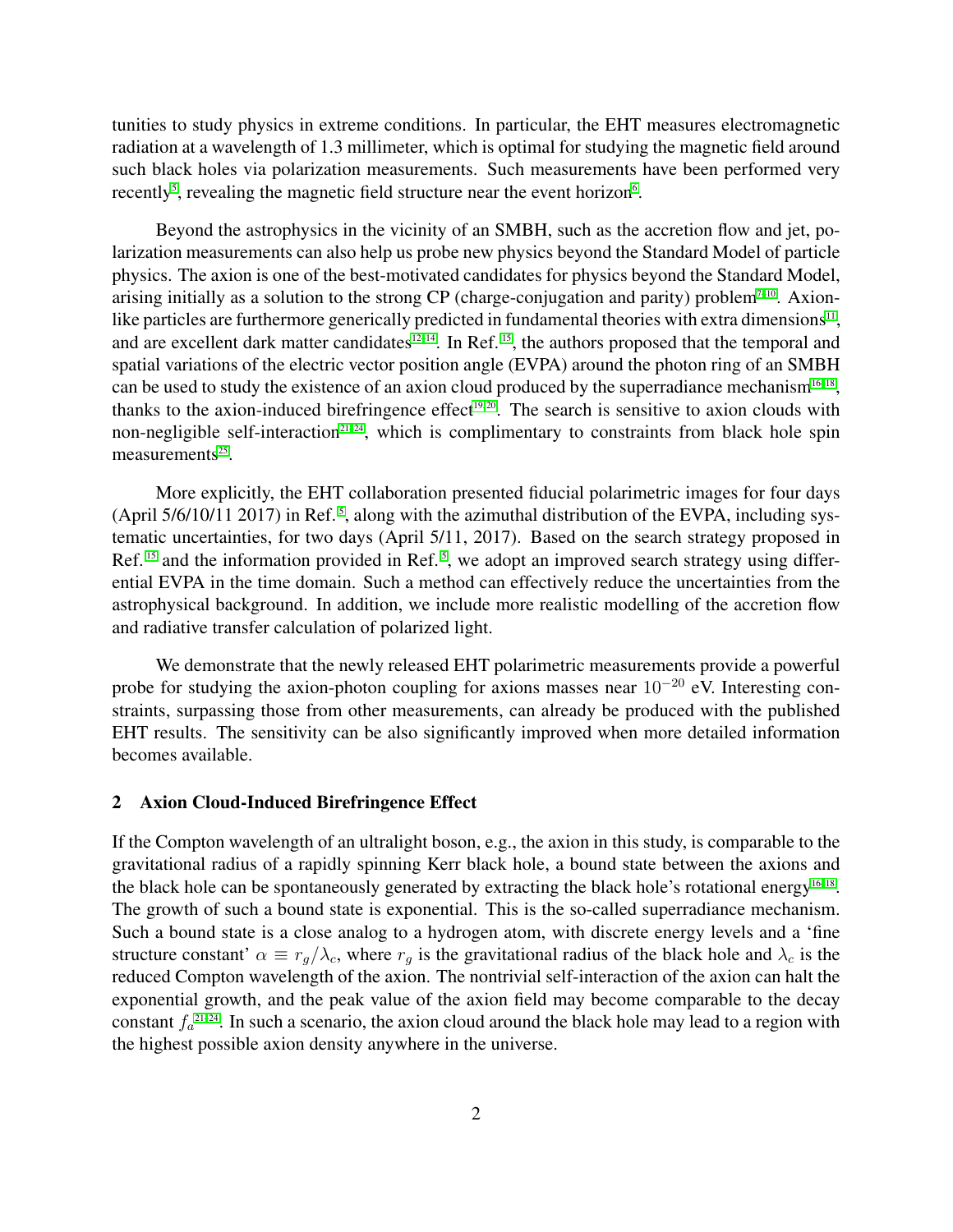Analogously to the hydrogen atom, the axion cloud can populate states with differing angular momentum quantum numbers,  $(l, m)$ . The mode with  $(l, m) = (1, 1)$  is the lowest energy state amongst those satisfying the superradiant condition. Out of all possible states populated through superradiance, it has a peak located closest to the horizon of the BH. For an extreme Kerr black hole,  $\alpha$  needs to be smaller than 0.5 in order for the  $(1, 1)$  state to be populated. In this study we focus on the SMBH M87<sup>\*</sup>, and consider the axion mass window from  $2 \times 10^{-21}$  eV to  $10^{-20}$  eV, which gives  $\alpha$  from 0.1 to 0.5. These axions in the cloud are non-relativistic, oscillating coherently with a frequency approximately equal to the axion mass  $m_a$ . A tighter upper bound on  $\alpha$  depends on the spin of the black hole, as we will discuss later and in **Methods**. The lower bound on  $\alpha$ is set by requiring the superradiant timescale to be much smaller than the age of the universe  $26$ , i.e., within the range of  $10<sup>9</sup>$  years in this study. It corresponds to an oscillation period of the axion cloud wavefunction shorter than 20 days. We note that the axions in the mass window studied here are unlikely to be the QCD axion, but rather axion-like particles.

Due to the axion-photon coupling  $g_{a\gamma}aF_{\mu\nu}\tilde{F}^{\mu\nu}/2$  where  $F_{\mu\nu}$  is the field strength tensor of the photon and  $\tilde{F}^{\mu\nu}$  is the dual tensor, the temporal and spatial variations of an axion background field induce a change in the dispersion relation of photons. Thus the EVPA of a linearly polarized photon, labeled as  $\chi$ , experiences a rotation due to the axion background as

$$
\Delta \chi = g_{a\gamma} [a(t_{\rm obs}, \mathbf{x}_{\rm obs}) - a(t_{\rm emit}, \mathbf{x}_{\rm emit})], \tag{1}
$$

depending only on the axion field values at the emission and observation points $19, 20$  $19, 20$ . A generaliza-tion to curved spacetime was discussed in Ref.<sup>[27](#page-17-1)</sup>, reaching the same conclusion. We emphasize that this simple expression only holds for photons propagating in vacuum, when the photon wavelength is much smaller than the axion's Compton wavelength. In-medium effects need to be included by solving the radiative transfer equations along the photon path in more realistic cases.

The axion density around the Earth is negligible compared with that of an axion cloud surrounding M87\*, and hence can be neglected. Without including in-medium effects, for a linearly polarized photon emitted at  $(t, r, \theta, \phi)$  in the Boyer-Lindquist (BL) coordinates of the black hole, its EVPA shift is directly related to the wavefunction of the axion cloud<sup>[15](#page-16-4)</sup>

$$
\Delta \chi(t, r, \theta, \phi) \approx -\frac{bcR_{11}(r)\sin\theta\cos\left[\omega t - \phi\right]}{2\pi R_{11}(r_{\text{max}})}.
$$
\n(2)

For a fixed SMBH, the radial wave-function  $R_{11}(r)/R_{11}(r_{\text{max}})$  depends on the axion mass.  $b \equiv$  $a_{\text{max}}/f_a$  is introduced to describe the peak value of the axion cloud; due to nontrivial self-interaction, both numerical simulations<sup>[21](#page-16-9)[–23](#page-16-12)</sup> and analytic estimates<sup>[24](#page-16-10)</sup> indicate that  $b \sim O(1)$  in the parameter space we are interested in. The parameter c relates the axion-photon coupling  $g_{a\gamma}$  to the decay constant  $f_a$  via  $c \equiv 2\pi g_{a\gamma} f_a$ , and it is the fundamental quantity that this work constrains.

In reality, plasma effects also need to be accounted for to properly model the variation of the EVPA. In particular, the axion-induced birefringent effect should be combined with astrophysical Faraday rotation. As a consequence, the Faraday rotation coefficient obtains an additional contribution, i.e.,  $\rho_V = \rho_V^{\text{FR}} - 2g_{a\gamma} \frac{da}{ds}$  where s is the proper time. The first term  $\rho_V^{\text{FR}}$  describes the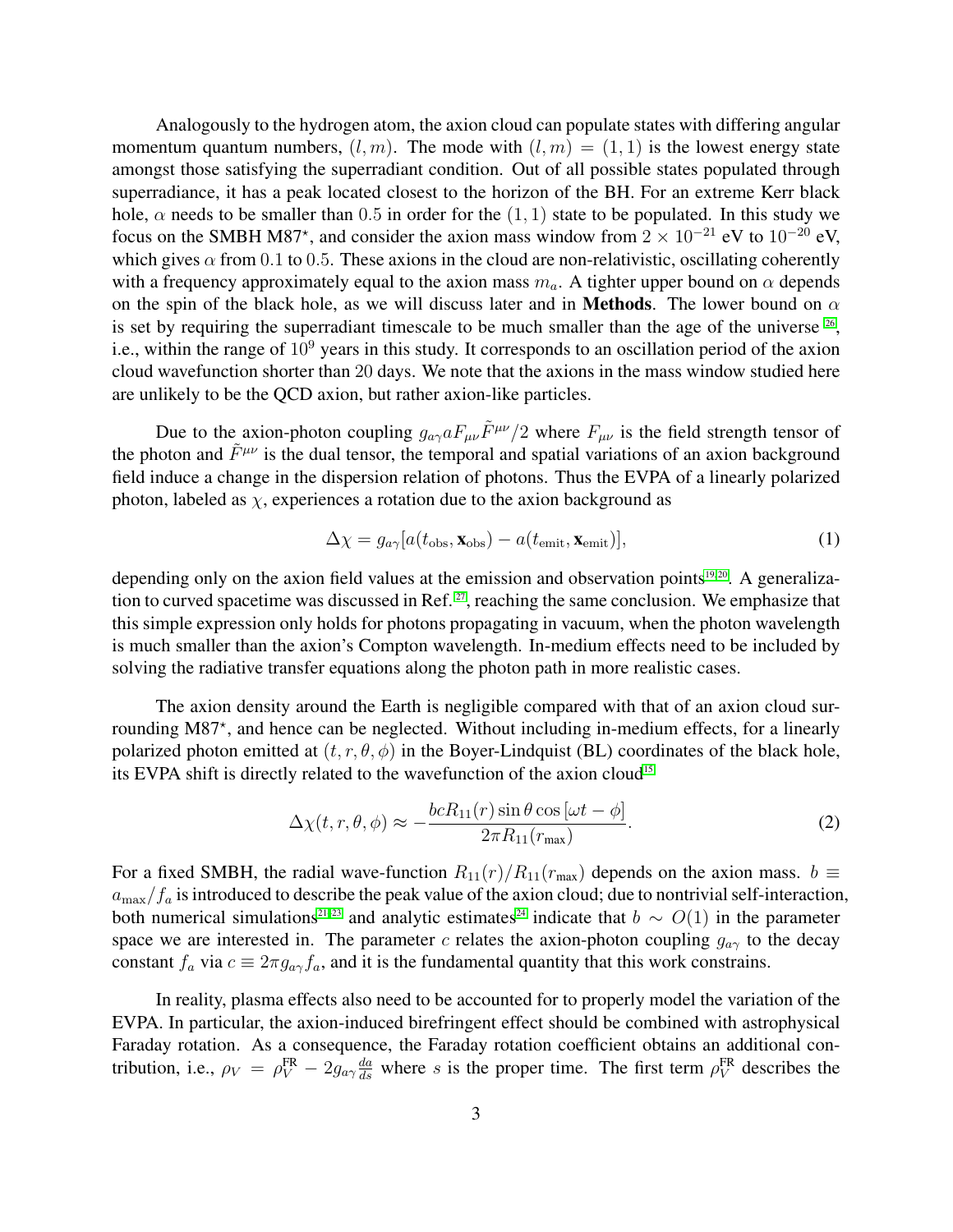frequency-dependent Faraday rotation induced by the plasma effect. The second term is from the axion field, which is an additional frequency-independent contribution along the line-of-sight. The summation of these two effects characterizes the phase variation in  $Q + iU$ , where Q and U are the Stokes parameters for the linear polarization.

In this study, we model the accretion disk by the analytic radiatively inefficient accretion flow (RIAF)<sup>[28](#page-17-2)</sup> with a sub-Keplerian velocity distribution and vertical magnetic field <sup>[6](#page-15-3)</sup>. The thickness of the accretion flow is parametrized by a dimensionless quantity  $H \equiv h/R$ . Here h is the height scale, and R is the horizontal scale of the accretion flow. We take H as  $0.3$  and  $0.05$  for a magnetically arrested disk (MAD)<sup>[29–](#page-17-3)[32](#page-17-4)</sup>. The normalization of the electron density is set to be  $\sim 10^5$ cm<sup>-3</sup> so that the total flux density at 230 GHz is about 0.5 Jy<sup>[1](#page-15-0)4</sup> and the magnetic field strength is consistent with EHT estimates<sup>[6](#page-15-3)</sup>.

<span id="page-3-0"></span>

Figure 1: Illustration of the **IPOLE** simulation of polarized emission from a Kerr black hole surrounded by an axion cloud. For axion parameters we take  $\alpha = 0.4$ , and  $g_{\alpha\gamma}a_{\text{max}} = 3\pi/4$  as a benchmark. An analytic RIAF with  $H = 0.3$ , vertical magnetic field, and sub-Keplerian velocity distribution are assumed. The white quivers are the EVPAs without the axion-induced birefringence effect at each point. Different colors, ranging from red to purple, represent the EVPA time variation when the axion cloud exists. The  $+x$  axis is taken to be aligned with the direction of jet projection on this plane.

As an illustration, we consider the SMBH M87<sup>\*</sup> at a 17 $\degree$  inclination angle with respect to the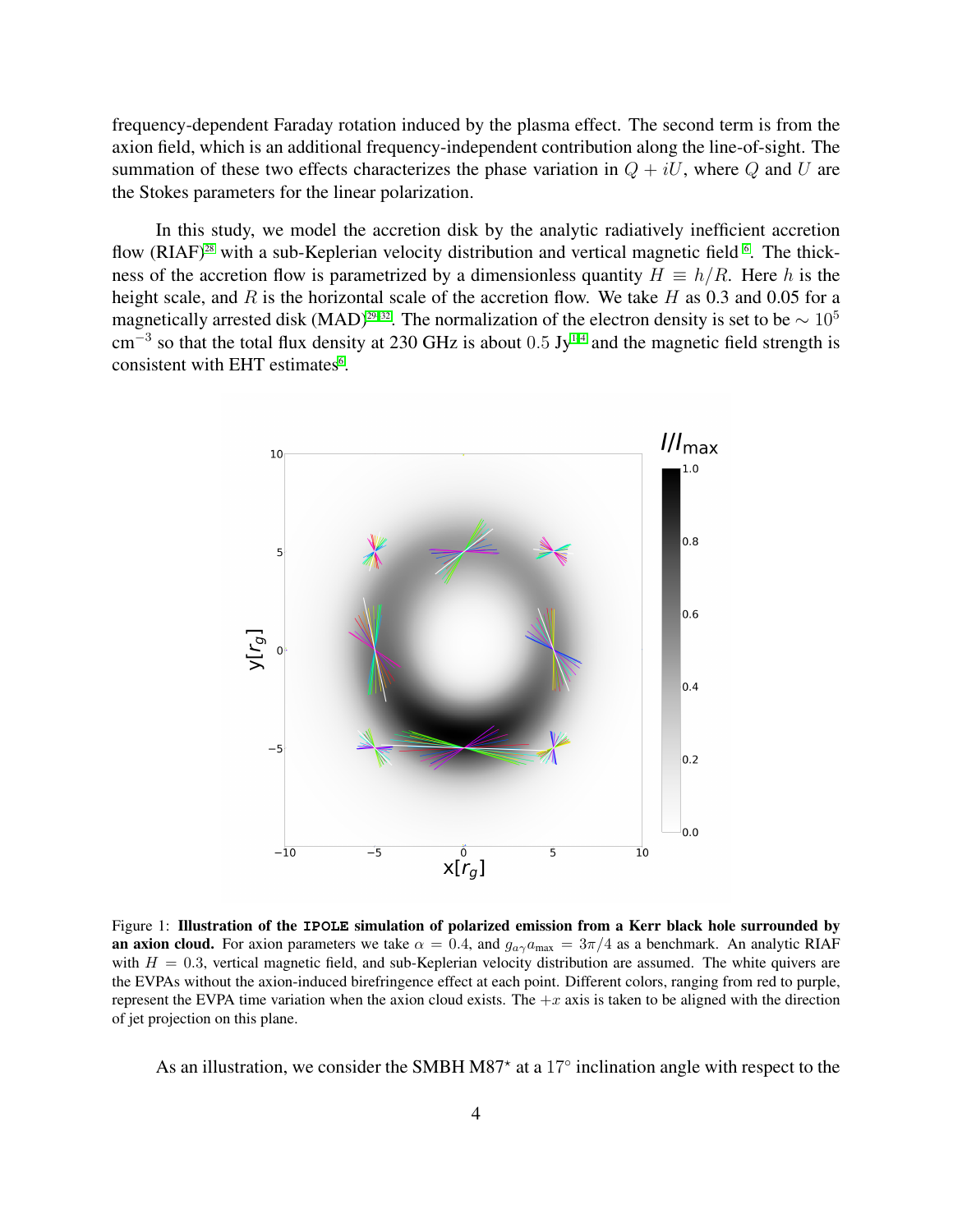sky plane. The quivers in Fig. [1](#page-3-0) show the EVPA variations using the polarized radiation transfer code IPOLE<sup>[33,](#page-17-5) [34](#page-17-6)</sup>. The length of each quiver is proportional to the intensity of the linear polarization, i.e.,  $\sqrt{Q^2 + U^2}$ , and the direction indicates the polarization direction. The white quivers show the values of EVPA without the axion-induced birefringence effect. One oscillation period of the axion cloud is equally divided into 16 segments, and the color of each quiver, from red to purple, represents the time evolution.

## 3 Variations of the Azimuthal EVPA Pattern

On the sky plane, we use the polar coordinates ( $\rho, \varphi$ ) with the origin at the black hole center. The axis with  $\varphi = 0$  is taken to be aligned with the direction of jet projection on this plane. In order to compare with the data, we follow Ref.<sup>[5](#page-15-2)</sup> and calculate the intensity weighted average EVPA as a function of  $\varphi$  on the sky plane,

$$
\langle \chi(\varphi) \rangle \equiv \frac{1}{2} \arg \Big( \langle Q \times I \rangle + i \langle U \times I \rangle \Big). \tag{3}
$$

The intensity weighted average region is taken to be between  $\rho_{\text{in}} \simeq 3r_g$  and  $\rho_{\text{out}} \simeq 8r_g$ , according to Ref.<sup>[2](#page-15-5)</sup>.

The axion-induced birefringence effect leads to an oscillation in  $\langle \chi(\varphi) \rangle$ . For the  $l = m = 1$ state, this variation can generically be parametrized as

<span id="page-4-0"></span>
$$
\Delta\langle \chi(\varphi) \rangle = -\mathcal{A}(\varphi) \cos[\omega t + \varphi + \delta(\varphi)]. \tag{4}
$$

In Fig. [2,](#page-5-0) we show results from the IPOLE calculations with  $H = 0.05$  and  $H = 0.3$  as two representative models. We study the  $\varphi$ −dependence of the relative phase  $\delta$  as well as the amplitude A which is normalized to  $g_{a\gamma}a_{\text{max}} \equiv bc/2\pi$ .

We note that  $\delta(\varphi)$  is well approximated by a cosinusoidal function, specifically

$$
\delta(\varphi) \approx -\omega \, r_{\rm ring} \, \sin 17^\circ \cos \varphi + \delta_0. \tag{5}
$$

where  $\delta_0$  is the arbitrary initial phase of the axion cloud.  $r_{\text{ring}}$  is approximately the radius of the ring, i.e.,  $\sim 5 r_q$ , where the dominant emission comes from. This indicates that  $\delta(\varphi)$  arises from the emission time delay due to the  $17^\circ$  inclination angle between the M87 $^*$  spin direction and the sky plane. In addition, such a fit is also a reliable verification of the mapping between  $\varphi$  on the sky plane and  $\phi$  in BL coordinates, as discussed in **Methods**.

The behaviour of  $\mathcal{A}(\varphi)$  is more subtle, owing to several aspects which must necessarily be considered. Firstly, there is an important washout effect along the line of sight. The accretion flow is optically thin in our study, and thus photons that reach the Earth simultaneously were emitted at different times along the line of sight. Since the axion field oscillates at a frequency  $\omega \simeq m_a$ , these photons experience different axion cloud phases at their time of emission, resulting in a washout effect for  $A(\varphi)$ , especially when the radiation size  $S_r$  is larger than the Compton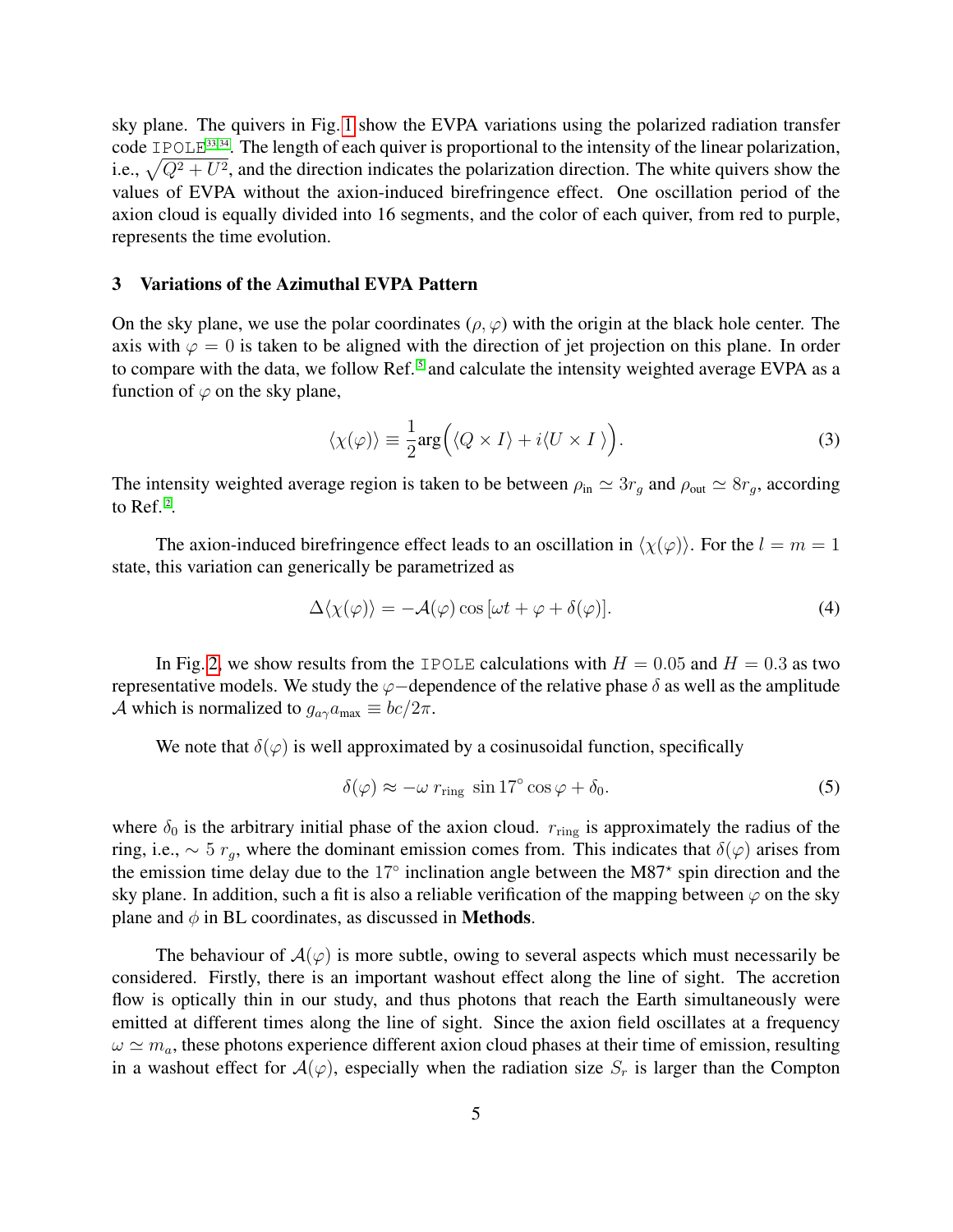<span id="page-5-0"></span>

Figure 2: The relative phase  $\delta(\varphi)/2\pi$  and amplitude  $\mathcal{A}(\varphi)/g_{a\gamma}a_{\text{max}}$  of the  $\langle \chi(\varphi) \rangle$  variation. The black hole spin is assumed to be 0.99, and the accretion flow is modelled as analytic RIAF using IPOLE, with vertical magnetic field and sub-Keplerian velocity distribution. Different choices of H and  $\alpha$  are shown in the plot.  $\varphi = 0$  corresponds to the position angle of the jet projection.

wavelength  $2\pi\lambda_c$  (see **Methods** for a more detailed description and Figure [4](#page-14-0) for an illustration of a case where emissions and the amplitude of the axion field are constant within a region with size  $S_r$ ). A decrease of H from 0.3 to 0.05 reduces this effect slightly, and so we choose  $H = 0.3$  as a conservative benchmark for the rest of the discussion.

The other important washout effect comes from the lensed photons that experience a much longer propagation time than those directly emitted from the accretion flow. The axion-induced EVPA variations for these photons do not add up coherently. For a smaller value of  $\alpha$  the Compton wavelength is longer, and the washout effect hence less severe. However,  $A(\varphi)/g_{a\gamma}a_{\text{max}}$  becomes smaller with a smaller  $\alpha$  (see the black line in Fig. [2\)](#page-5-0). This is mainly because the emission ring is more spatially separated from the axion cloud peak, and the suppression factor  $R_{11}(r)/R_{11}(r_{\text{max}})$ becomes smaller.

Finally, the smearing due to the finite angular resolution of the EHT observation also leads to a washout effect along the  $\varphi$ -direction<sup>[15](#page-16-4)</sup>.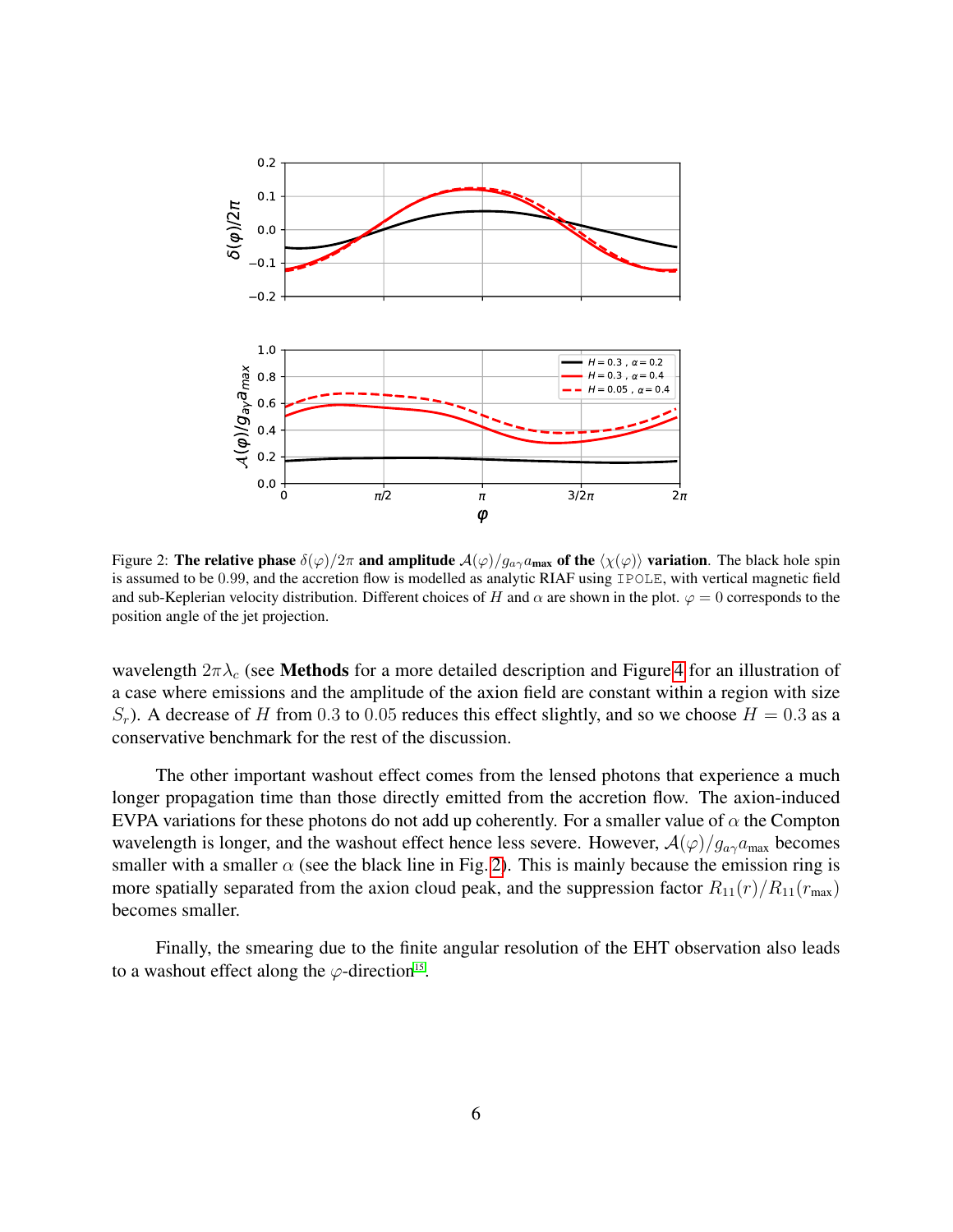#### 4 Differential EVPA and Axion Constraints

The EHT collaboration has released the fiducial polarimetric images from four days, i.e., April 5,  $6, 10$  and  $11, 2017$ <sup>[5](#page-15-2)</sup>. For each of the days, there are maps presenting the EVPA distribution as well as the linear polarization intensity. In addition, for two of the four days, April 5 and 11, the intensity weighted EVPA,  $\langle \chi(\varphi) \rangle$ , as functions of the azimuthal angle are also provided. Along the  $\varphi$ -axis,  $\langle \chi(\varphi) \rangle$  is obtained by taking the average of a wedge with an opening angle of 10°.

As discussed previously, we are looking for an overall pattern of EVPA variation across the azimuthal angle of the polarized emission. It is natural to expect that the astrophysical backgrounds of two sequential days do not change remarkably <sup>[5](#page-15-2)</sup>. Thus we group the 4-day observations into two pairs, (April 5, 6) and (April 10, 11). For each pair, we study the variation of  $\langle \chi(\varphi) \rangle$  along the azimuthal direction, i.e.,  $\langle \chi(\varphi, t_i) \rangle - \langle \chi(\varphi, t_i) \rangle$  where  $t_i$  and  $t_j$  represent the two sequential days with interval  $t_{\text{int}} \equiv t_i - t_i = 1$  day. To investigate whether there is an evidence of axion-induced birefringent effect we compare the  $\langle \chi(\varphi, t_i) \rangle - \langle \chi(\varphi, t_i) \rangle$  obtained in each pair of days with the theoretical prediction due to the axion field.

In the fiducial linear polarization images, there are slight differences between the two sequential days. It is not clear whether such differences are induced by the intrinsic variation of the accretion flow or by the change of the baseline coverage<sup>[5](#page-15-2)</sup>. Thus in our analysis, we treat the central value of  $\langle \chi(\varphi, t_i) \rangle - \langle \chi(\varphi, t_i) \rangle$  as zero. Furthermore, we assume that the reconstruction uncertainties for the two sequential days remain the same but uncorrelated. Thus the error bar of uncertainties for the two sequential days remain the same but uncorrelated. If  $\langle \chi(\varphi, t_i) \rangle - \langle \chi(\varphi, t_i) \rangle$  is simply that of  $\langle \chi(\varphi, t_i) \rangle$  multiplied by a factor of  $\sqrt{2}$ .

Meanwhile,  $\langle \chi(\varphi, t_i) \rangle - \langle \chi(\varphi, t_i) \rangle$  for the two pairs of sequential days are related. Firstly,  $\mathcal{A}(\varphi)$  characterizes the difference in the EVPA variation amplitude for two sequential days, and to a good approximation  $\mathcal{A}(\varphi)$  for the two pairs is the same. Furthermore, the phases of the axion field at the times of two pairs are related to each other by a relative phase difference of ( $\omega \times$  5 days). This correlation is accounted for in our analysis.

For each value of  $m_a$ , we calculate the likelihood values for different  $g_{a\gamma}a_{\text{max}} \equiv bc/2\pi$ . Throughout the analysis, the axion field phase  $\delta_0$  is treated as a nuisance parameter and is marginalized over [0,  $2\pi$ ]. The black hole spin is assumed to be either 0.99 or 0.80<sup>[35](#page-17-7)-37</sup>. This determines the upper limit of  $\alpha$  that we can probe in this study to be 0.44 or 0.25 respectively. The lower limit of  $\alpha$  is taken to be 0.1. With a smaller  $\alpha$ , the peak of the axion cloud is too far away from the photon ring, and the superradiance timescale becomes longer than the age of the universe. In Fig. [3,](#page-7-0) we present the 95% credible level upper limit on the axion-photon coupling, characterized by the value of c. Here we assume that the axion cloud has saturated, i.e.,  $b = 1$ . The bound becomes weaker for smaller axion masses. This is due to a smaller value of the suppression factor  $R_{11}(r)/R_{11}(r_{\text{max}})$ , as well as a smaller 1-day axion field variation due to the longer oscillation period.

We also compare our constraints with the bounds from CAST<sup>[38](#page-17-9)</sup>, Supernova 1987A<sup>[39](#page-17-10)</sup>, super star clusters<sup>[40](#page-17-11)</sup>, the M87 Galaxy<sup>[41](#page-17-12)</sup>, and NGC1275<sup>[42](#page-18-0)</sup>. While all these existing studies put constraints on  $g_{a\gamma}$ , our result provides a novel probe to the conversion factor, i.e.,  $c \equiv 2\pi g_{a\gamma} f_a$ . This is because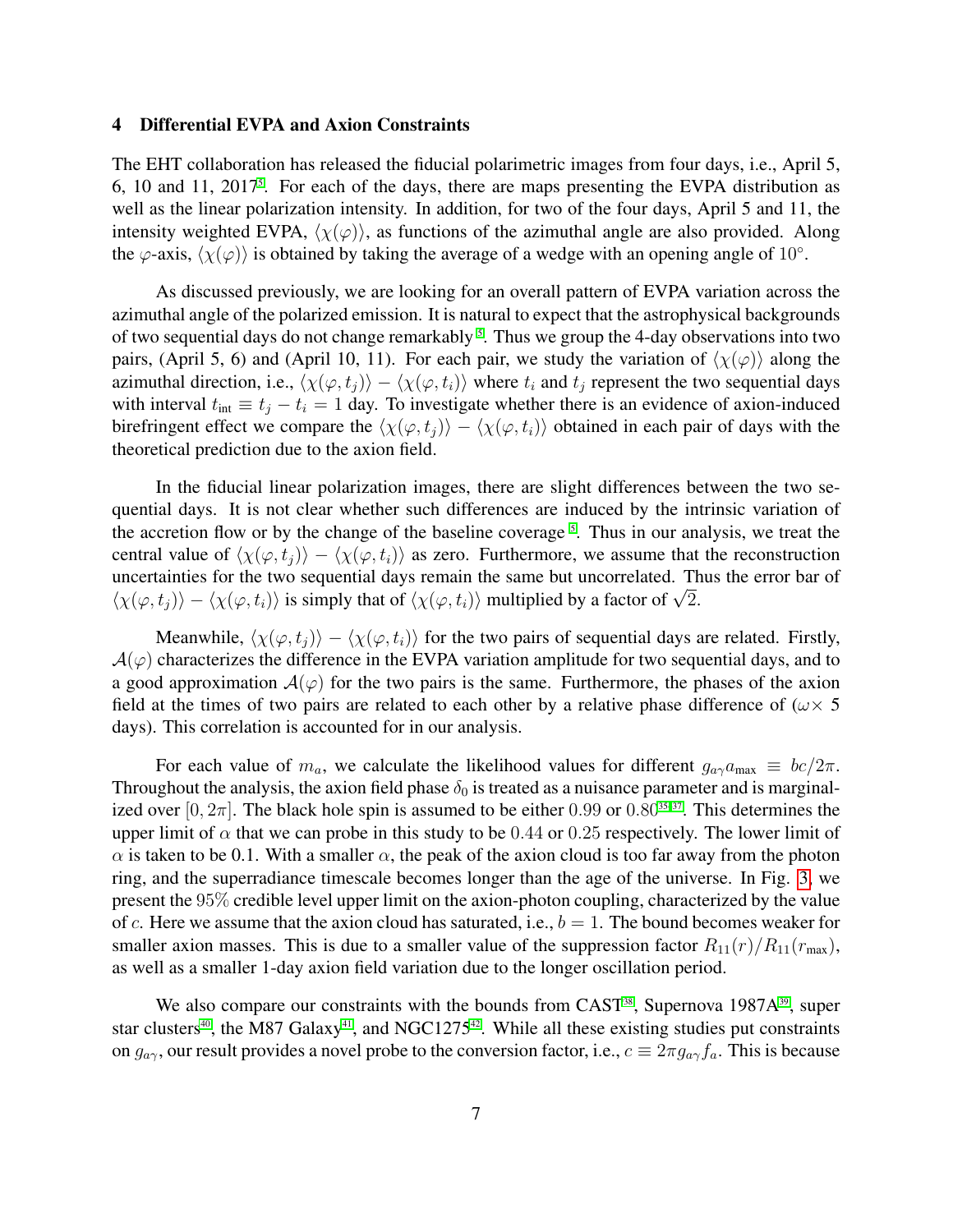<span id="page-7-0"></span>

Figure 3: The 95% credible level upper limit (green) on the axion-photon coupling, characterized by  $c \equiv$  $2\pi g_{a\gamma}f_a$ , derived from the EHT polarimetric observations of SMBH M87<sup>\*</sup>. The black hole spin  $a_J$  is assumed to be 0.99 or 0.80. The latter case corresponds to a smaller mass window, which overlaps with  $a_J = 0.99$  case in the lower mass region. The gray band at the bottom represents the uncertainty from the five different EVPA reconstruction methods. The bounds from CAST<sup>[38](#page-17-9)</sup>, Supernova 1987A<sup>[39](#page-17-10)</sup>, super star clusters<sup>[40](#page-17-11)</sup>, the M87 Galaxy<sup>[41](#page-17-12)</sup>, and NGC1275<sup>[42](#page-18-0)</sup>, assuming  $f_a = 10^{15}$  GeV, are shown for comparison.

the axion field saturates the largest possible value in the axion cloud, thereby providing a useful complementarity to the existing landscape of axion searches. In terms of the axion models, the value of  $c$  is related to the anomaly coefficients in the ultraviolet theory. In addition, an exponentially large value of  $c$  can appear in models of the clockwork axion<sup>[43,](#page-18-1)44</sup>. In order to directly compare our results with others, we take  $f_a$  to be  $10^{15}$  GeV as a benchmark, motivated by theories of Grand Unification. For the axion mass window we consider, a large region of previously unexplored parameter space is covered by the EHT observations. The previous constraints are improved upon by several orders of magnitude, as shown in Fig. [3.](#page-7-0) We note that our constraints are stronger yet for larger values of  $f_a$ . However, they are not necessarily applicable beyond  $f_a$  at  $10^{16}$  GeV since the axion self-interaction becomes too weak to prevent superradiance<sup>[25](#page-16-11)</sup>, and the axion field value does not necessarily saturate.

#### 5 Conclusions and Future Prospects

Polarized imaging of the vicinity of SMBHs offers a unique probe to search for axions, thanks to the EVPA oscillation of linearly polarized photons arising from the axion-induced birefringence effect. In this study we introduced a novel data analysis method that may significantly reduce the astrophysical background, and applied it to four days of polarization measurements of  $M87*$  by the EHT<sup>[5](#page-15-2)</sup>. EHT observations can as a result rule out a region of the axion mass and axion-photon coupling parameter space, which is unexplored by previous experiments.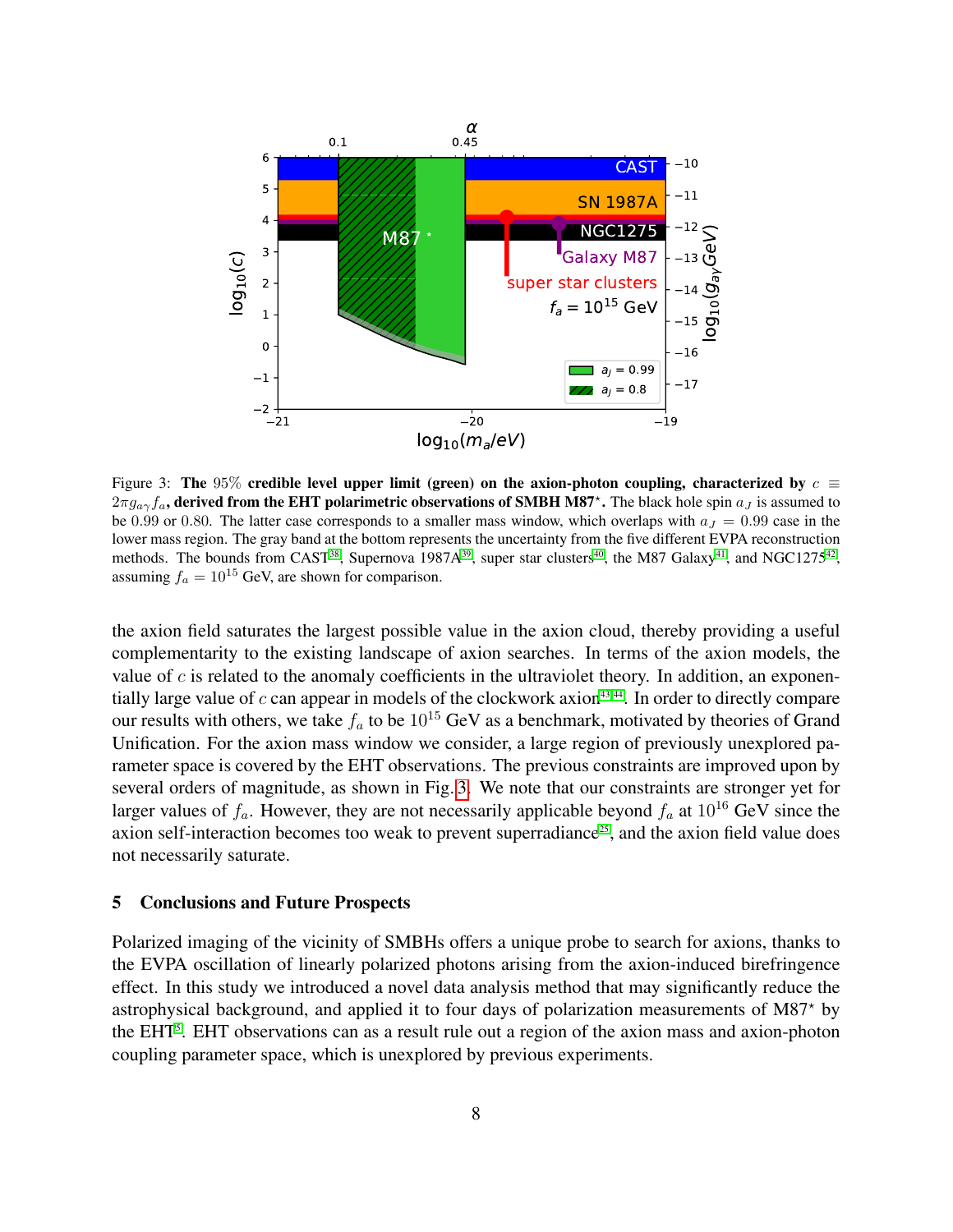We emphasize that a further optimized search strategy could be applied with improved measurements and analysis of the emitted polarization, e.g., the upcoming EHT observations with higher time cadence or the Next Generation EHT (ngEHT) in the future. Firstly, increasing the overall statistics would definitely improve the sensitivity, by incorporating more available pairs of sequential days for our differential analysis and EVPA reconstruction with higher precision. Further gains can also be made if the results were provided in shorter time segments within one day. Furthermore, since the axion-induced birefringence effect is independent of the photon frequency, polarization measurements at different frequency bands such as 345 GHz will be extremely helpful to distinguish the axion-induced effect from Faraday rotation in the plasma. The radial distributions of the EVPA are also valuable, and the sensitivity could be improved by using a fuller modelling of the axion profile. Finally, we note that the EVPA observed outside the photon ring is free from the contamination of lensed photons, which give the dominant contribution to the washout effect. Removing these lensed photons would help to provide a universal signal prediction, independent of accretion flow models. All these improvements are within expectations of either the future EHT data release or the ngEHT with an increased baseline coverage<sup>[45](#page-18-3)</sup>.

## Methods

**Black Hole Superradiance** Through the superradiance mechanism, a rapidly spinning black hole can generate an exponentially growing axion cloud, if the axion has a reduced Compton wavelength  $\lambda_c$  comparable to the gravitational radius of the Kerr black hole  $r_g^{16-18,26,46-49}$  $r_g^{16-18,26,46-49}$  $r_g^{16-18,26,46-49}$  $r_g^{16-18,26,46-49}$  $r_g^{16-18,26,46-49}$  (for a review see Ref. [50](#page-18-6)). Such a process is terminated by either the axion self-interaction or a sufficient loss of the angular momentum of the black hole. The wave-function of the axion cloud can be written as

$$
a(x^{\mu}) = e^{-i\omega t} e^{im\phi} S_{lm}(\theta) R_{lm}(r), \qquad (6)
$$

where  $x^{\mu} = [t, r, \theta, \phi]$  are the Boyer-Lindquist (BL) coordinates. Such a bound state formed by the black hole and the axion cloud is closely analogous to a hydrogen atom, with the coupling constant being  $\alpha \equiv r_q/\lambda_c$ . The  $\theta$  dependence is characterized by the spheroidal harmonics  $S_{lm}$ which simplify to  $Y_{lm}$  in the non-rotating limit of the black hole, or the non-relativistic limit of the axion cloud.  $R_{lm}(r)$  is the radial component of the wave function that vanishes at both the horizon of the black hole and at infinity. For a benchmark axion with Compton wavelength satisfying  $\alpha = 0.4$ , the cloud peaks close to the region where the dominant emissions come from<sup>[15](#page-16-4)</sup>. Since the radius at which the axion field reaches the maximum,  $r_{\text{max}}$ , scales as  $1/\alpha^2$ ,  $r_{\text{max}}$  becomes larger for smaller values of  $\alpha$ .

The highest superradiant rate happens for  $l = 1, m = 1$ , which is the lowest energy state amongst those satisfying the superradiance condition<sup>[26](#page-17-0)</sup>. In this case, for all values of  $\theta$ , the axion cloud wavefunction peaks at the equatorial plane of the black hole, i.e.,  $\sin \theta = 1$ .  $r_{\text{max}}$  becomes larger for higher modes with a bigger azimuthal number  $l$ . To be conservative, we only focus on the  $(1, 1)$  state and do not consider higher modes in this study.

The range of the superradiance condition for  $\alpha$  is sensitive to the black hole spin  $a<sub>J</sub>$ , which is still uncertain for M87<sup>\*[5](#page-15-2)</sup>. Refs.<sup>[35,](#page-17-7) [36](#page-17-13)</sup> claim M87<sup>\*</sup> to be a nearly extremal Kerr black hole. From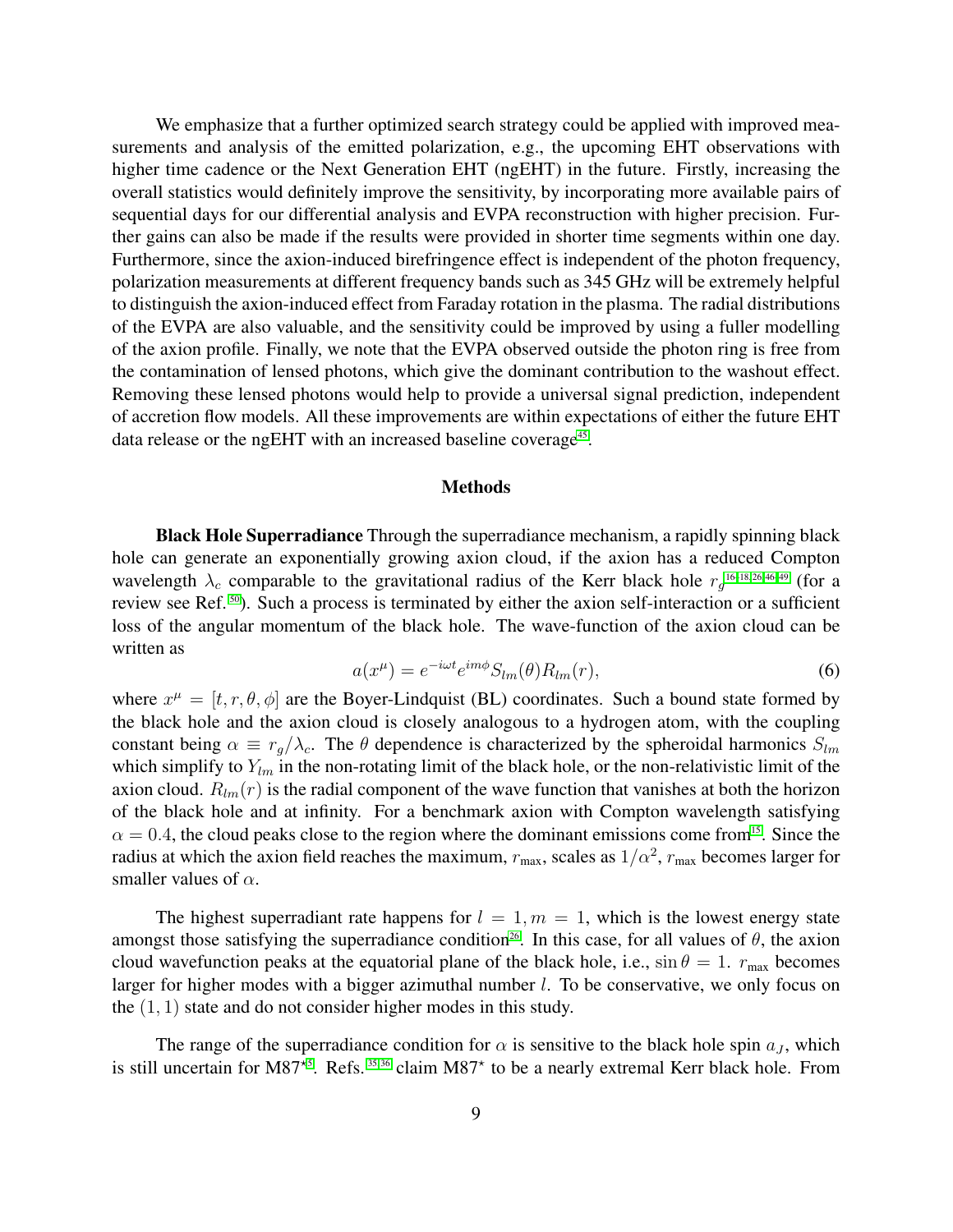a recent synthetic modeling study of M87 jet at 86 GHz, higher black hole spin is favored.<sup>[51](#page-18-7)</sup> Thus in this study, we take the black hole spin  $a_j$  to be 0.99 and 0.8<sup>[37](#page-17-8)</sup> as two benchmarks. For a fixed azimuthal mode m and black hole spin  $a<sub>J</sub>$ , the superradiance condition imposes an upper limit on  $\alpha^{26}$  $\alpha^{26}$  $\alpha^{26}$ ,

<span id="page-9-0"></span>
$$
\alpha < \frac{a_J \, m}{2 \, \left( 1 + \sqrt{1 - a_J^2} \right)},\tag{7}
$$

With  $m = 1$ ,  $\alpha$  can be at most 0.5 for an extremal Kerr black hole and 0.25 if  $a<sub>J</sub> = 0.8$ . We set a lower limit on  $\alpha$  of 0.1, so that the superradiant timescale is much shorter than the age of the universe, i.e., within the range of  $10^9$  years. The black hole spin can be as low as  $a_J = 0.5^{26}$  $a_J = 0.5^{26}$  $a_J = 0.5^{26}$  in order to satisfy the superradiance condition for  $\alpha = 0.1$ . Once this is met the axion cloud profile is only slightly influenced by the value of  $a_J$ , with  $\alpha$  being fixed<sup>[52](#page-18-8)</sup>.

The robustness of the axion cloud is discussed in Ref.  $\mathbb{I}^1$ , where several potential effects which may destroy the axion cloud are discussed. The tidal forces from a companion star turn out to be negligible. The metric is always dominated by the SMBH, especially for our region of interest. One may also be concerned about the possibility of a merger with another SMBH in the past, however, we mainly focus on the axion mass range with relatively short timescales for superradiance. Even if such a drastic merger happened once the axion cloud should have enough time to build up again, and thus we neglect this possibility in our study.

With the growth of the axion cloud, the axion field value gets close to the decay constant  $f_a$ that governs the self-interaction of axions from the axion potential  $V(a) = m_a^2 f_a^2 (1 - \cos a/f_a)$ , where  $m_a$  is the mass of the axion. Due to nontrivial self-interactions, the superradiance is terminated. Consequently the axion cloud enters a self-interaction dominated regime, and black hole spin measurements would not apply anymore  $25,37,53-56$  $25,37,53-56$ . The fate of the axion cloud can either be a vi-olent bosenova or a saturated phase<sup>[21–](#page-16-9)[24,](#page-16-10) [57](#page-18-11)</sup>. Interestingly, in either case, the numerical simulations<sup>21–[23](#page-16-12)</sup> and the analytic estimates<sup>[24](#page-16-10)</sup> show that the maximum of the field value  $a_{\text{max}}$  remains close to  $f_a$  as long as the saturation regime is reached. This leaves our conclusion insensitive to this subtlety. We introduce  $b \equiv a_{\text{max}}/f_a$  to describe the peak value of the axion cloud. We note that in Ref.<sup>[24](#page-16-10)</sup>, the value of b is shown to decrease at lower  $\alpha$  and logarithmically dependent on the mass of the black hole.

Accretion Flow and Radiative Transfer For low-luminosity active galactic nuclei, such as Sgr A\* and M87\*, the accretion flow are approximately described as radiatively inefficient ac-cretion flow (RIAF)<sup>[58,](#page-19-0) [59](#page-19-1)</sup>, which are geometrically thick and optically thin at 230 GHz<sup>[4,](#page-15-1) [59,](#page-19-1) [60](#page-19-2)</sup>. The accretion flow thickness is characterized by a dimensionless quantity  $H \equiv h/R$  where h is the height scale and  $R$  is the horizontal scale of the accretion flow  $28$ . For a magnetically arrested disk (MAD), which well-describes M87<sup> $\star$ [6](#page-15-3)</sup>, H is compressed to be 0.05 by the strong magnetic field in the inner region ( $\leq 10 r_g$ ) and becomes ~ 0.3 in the outer region<sup>[29](#page-17-3)[–32](#page-17-4)</sup>. In this study we adopt the analytic RIAF model  $^{28}$  $^{28}$  $^{28}$  as a benchmark model, and vary H in order to understand the uncertainties induced by the thickness of the accretion flow. As demonstrated later, a different choice of  $H$  does not change our conclusion qualitatively.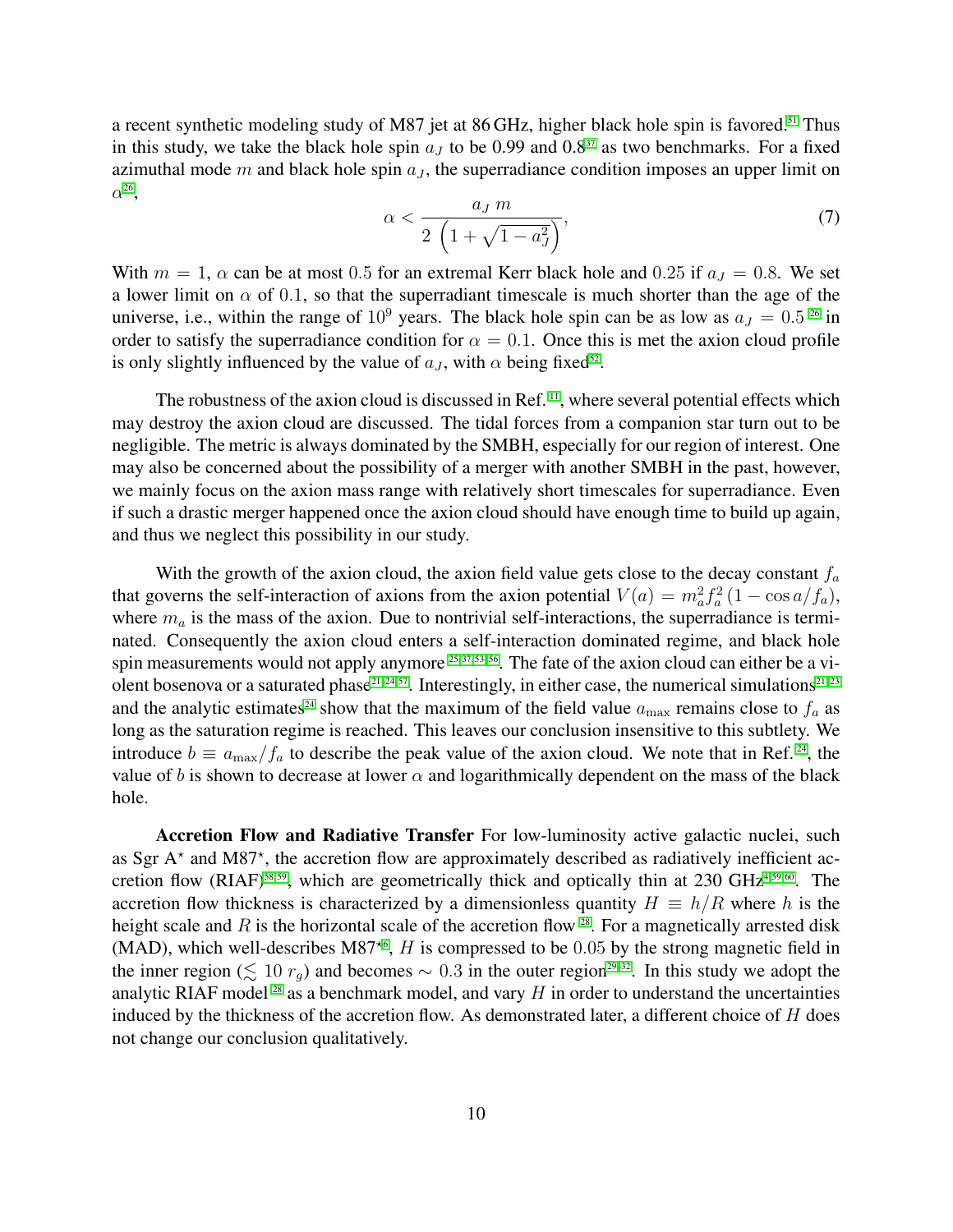The Stokes parameters  $(I, Q, U, V)$  are generically applied to describe the properties of macroscopic polarization (see e.g., Ref.  $61$ ), in which I is the total intensity, Q and U characterize the linear polarization, and V describes the circular polarization. The in-medium effects lead to mixtures among the four Stokes components in the polarized radiative transfer equation

$$
\frac{d}{ds}\begin{pmatrix}I\\Q\\U\\V\end{pmatrix}=\begin{pmatrix}j_I\\j_Q\\j_U\\j_V\end{pmatrix}-\begin{pmatrix}\alpha_I & \alpha_Q & \alpha_U & \alpha_V\\ \alpha_Q & \alpha_I & \rho_V & \rho_U\\ \alpha_U & -\rho_V & \alpha_I & \rho_Q\\ \alpha_V & -\rho_U & -\rho_Q & \alpha_I\end{pmatrix}\begin{pmatrix}I\\Q\\U\\V\end{pmatrix},\tag{8}
$$

where s is the proper time,  $j_{I,Q,U,V}$  are the polarized emissivities,  $\alpha_{I,Q,U,V}$  are the absorption coefficients, and  $\rho_{Q,UV}$  are the Faraday rotation and conversion coefficients.

The axion-induced birefringence effect can be properly included in the radiative transfer matrix as

<span id="page-10-0"></span>
$$
\rho_V = \rho_V^{\text{FR}} - 2g_{a\gamma} \frac{da}{ds},\tag{9}
$$

where the first term is the coefficient of the frequency-dependent Faraday rotation from the plasma, and the second term is from the axion field which gives a frequency-independent addition along the line-of-sight.  $\rho_V$  characterizes the rotation of the phase in  $Q + iU^{19,20,62-68}$  $Q + iU^{19,20,62-68}$  $Q + iU^{19,20,62-68}$ , which is related to the EVPA through

$$
\chi \equiv \frac{1}{2} \text{arg}(Q + iU). \tag{10}
$$

To properly model the axion-induced birefringence effect, we modify the polarized radiative transfer equation in the general relativistic radiation transfer code IPOLE $^{33,34}$  $^{33,34}$  $^{33,34}$ , as indicated in Eq. [\(9\)](#page-10-0), with analytic RIAF models in which  $H = 0.05$  and 0.3 are implemented. For the velocity distribution, we choose the sub-Keplerian flow as an approximation. The magnetic field is taken to be vertical as a benchmark model<sup>[6](#page-15-3)</sup>. In addition, we adjust the normalization of the electron density to be  $\sim 10^5$  cm<sup>-3</sup> compared to the original model so that the total flux density in the image at 230 GHz is about  $0.5 \text{ Jy}^{\text{1-4}}$  $0.5 \text{ Jy}^{\text{1-4}}$  $0.5 \text{ Jy}^{\text{1-4}}$  and the magnetic field strength is consistent with the EHT estimate<sup>[6](#page-15-3)</sup>. We also perform a more comprehensive study in order to investigate the effects of various choices in the RIAF model, such as the direction of the magnetic field (e.g., toroidal or radial) and the velocity distributions. We find that varying these parameters does not affect our conclusion qualitatively.

The accretion flow, on the other hand, may also be affected by the black hole spin. Taking sub-Keplerian RIAF as the benchmark model, we compare the axion cloud induced EVPA time variations with different choices of the black hole spin,  $a_J = 0.5$  and  $a_J = 0.8$ . We set the value of  $\alpha$  to be close to 0.1 in order to satisfy the superradiance condition Eq. [\(7\)](#page-9-0). We find that the EVPA variations remain qualitatively the same as those in the scenario with  $a<sub>J</sub> = 0.99$ . This is due to the fact that the line-of-sight washout effect becomes negligible for a lower value of  $\alpha$ , i.e., longer Compton wavelength. More details will be discussed later in the Line-of-Sight Washout Effect Section in Methods.

In order to compare with EHT data, we need to map the sky plane coordinates ( $\rho, \varphi$ ) to the BL coordinates of the SMBH. This can be done through ray-tracing in IPOLE. For an MAD, the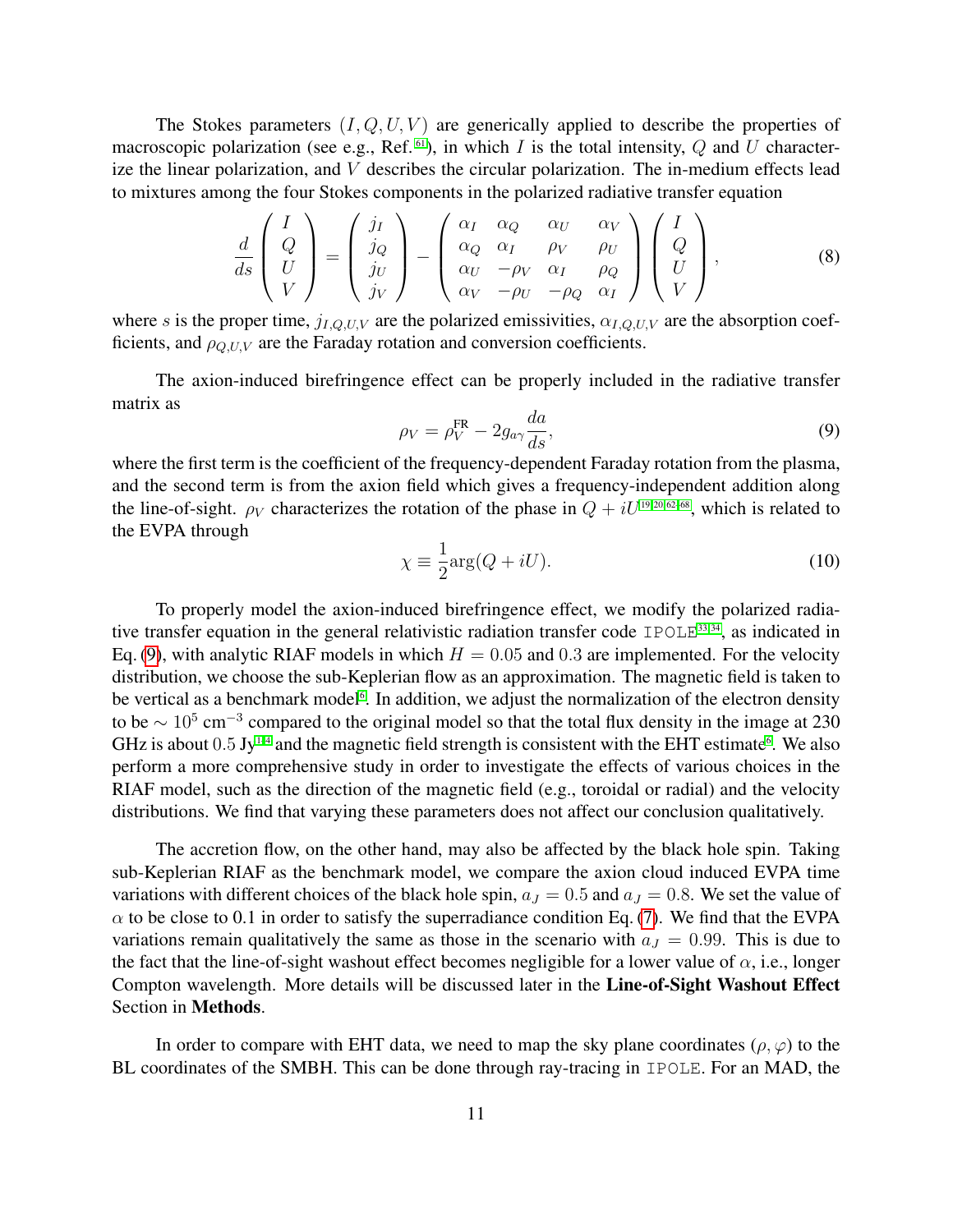dominant emission comes from the region near the equatorial plane of the black hole. Combined with the fact that the brightest region is around 5  $r<sub>g</sub>$  away from the center of the black hole, for SMBH M87<sup>\*</sup> whose orientation is almost face-on,  $\varphi$  can be directly mapped to  $-\varphi$  in BL coordinates to a good approximation. The minus sign is due to the fact that the spin direction of M87<sup>\*</sup> points away from the Earth, i.e., M87<sup>\*</sup> rotates clockwise on the sky plane. In addition, for the region of interest in this study  $\rho$  can be approximately mapped to r in BL coordinates as well;  $\rho \simeq r$ .

There are also photons that propagate around the black hole several times before reaching the Earth due to lensing effects<sup>[69](#page-19-6)[–72](#page-19-7)</sup>, which can influence the polarization as well<sup>[73](#page-19-8)</sup>. For the total intensity they contribute subdominantly, providing  $\sim 10\%$  at most. However, if one uses the intensity weighted EVPA as the observable, their contribution is non-negligible and can lead to a noticeable washout of the axion-induced birefringence, which contributes to the asymmetry along  $\varphi$  in Fig. [2.](#page-5-0) We note that such a washout effect can be largely removed if the detailed EVPA distribution is provided at different  $\rho$ .

**Data Characterization** To calculate  $\langle \chi(\varphi, t_i) \rangle - \langle \chi(\varphi, t_i) \rangle$ , one has to take into account the observation time in each day, i.e.,  $t_{obs} \simeq 6$  hours. Using the parametrization in Eq. [\(4\)](#page-4-0), we have

<span id="page-11-0"></span>
$$
\langle \chi(\varphi, t_j) \rangle - \langle \chi(\varphi, t_i) \rangle \n= \frac{\mathcal{A}(\varphi)}{t_{\text{obs}}} \int_{-t_{\text{obs}}/2}^{t_{\text{obs}}/2} \{ \cos \left[ \omega(t_i + \delta t) + \varphi + \delta(\varphi) \right] \n- \cos \left[ \omega(t_j + \delta t) + \varphi + \delta(\varphi) \right] \} d\delta t \n= \mathcal{A}(\varphi) \sin \left[ \omega(t_i + t_{\text{int}}/2) + \varphi + \delta(\varphi) \right]
$$
\n(11)

where  $\widetilde{\mathcal{A}(\varphi)} = 2\mathcal{A}(\varphi)\sin[\omega t_{\text{int}}/2]\sin[\omega t_{\text{obs}}/2]/(\omega t_{\text{obs}}/2)$ . The factor  $\sin[\omega t_{\text{obs}}/2]/(\omega t_{\text{obs}}/2)$  represents the washout effect due to the time averaging over the observation time of each day, while  $\sin[\omega t_{\text{int}}/2]$  represents how much the axion cloud has changed during the time interval of a given day. For the parameter space we are interested in, the axion oscillation period is larger than one day. Thus  $\sin[\omega t_{\text{int}}/2]$  contributes as a suppression factor, which makes the constraints in the lower mass region weaker in Fig. [3.](#page-7-0) Finally, we note that one can absorb  $\omega(t_i + t_{int}/2)$  into the phase of the axion cloud  $\delta_0$ , which is a nuisance parameter in the analysis.

In Fig. 8 of Ref.<sup>[5](#page-15-2)</sup>,  $\langle \chi(\varphi) \rangle$  is constructed using five different methods. The obtained results do not perfectly agree with each other, reflecting possible differences in the systematic uncertainties of each analysis. However, we are mainly interested in the time variation of the EVPA. We therefore assume that these systematics can be largely eliminated for this differential study.

The reconstruction of  $\langle \chi(\varphi) \rangle$  from the data is subtle. For example, there are nontrivial leakages between the polarization modes in the measurements, characterized by the so-called D-term. These can lead to uncertainties in  $\langle \chi(\varphi) \rangle$ . For some values of  $\varphi$  (particularly when the polarized intensity is low), the reconstruction gives ambiguous results, which appear as bifurcations in the figure. In our analysis we apply a conservative approach, removing the range of  $\varphi$  where reconstruction ambiguities appear. We choose a bin-size of  $10^{\circ}$  in order to reduce the correlations among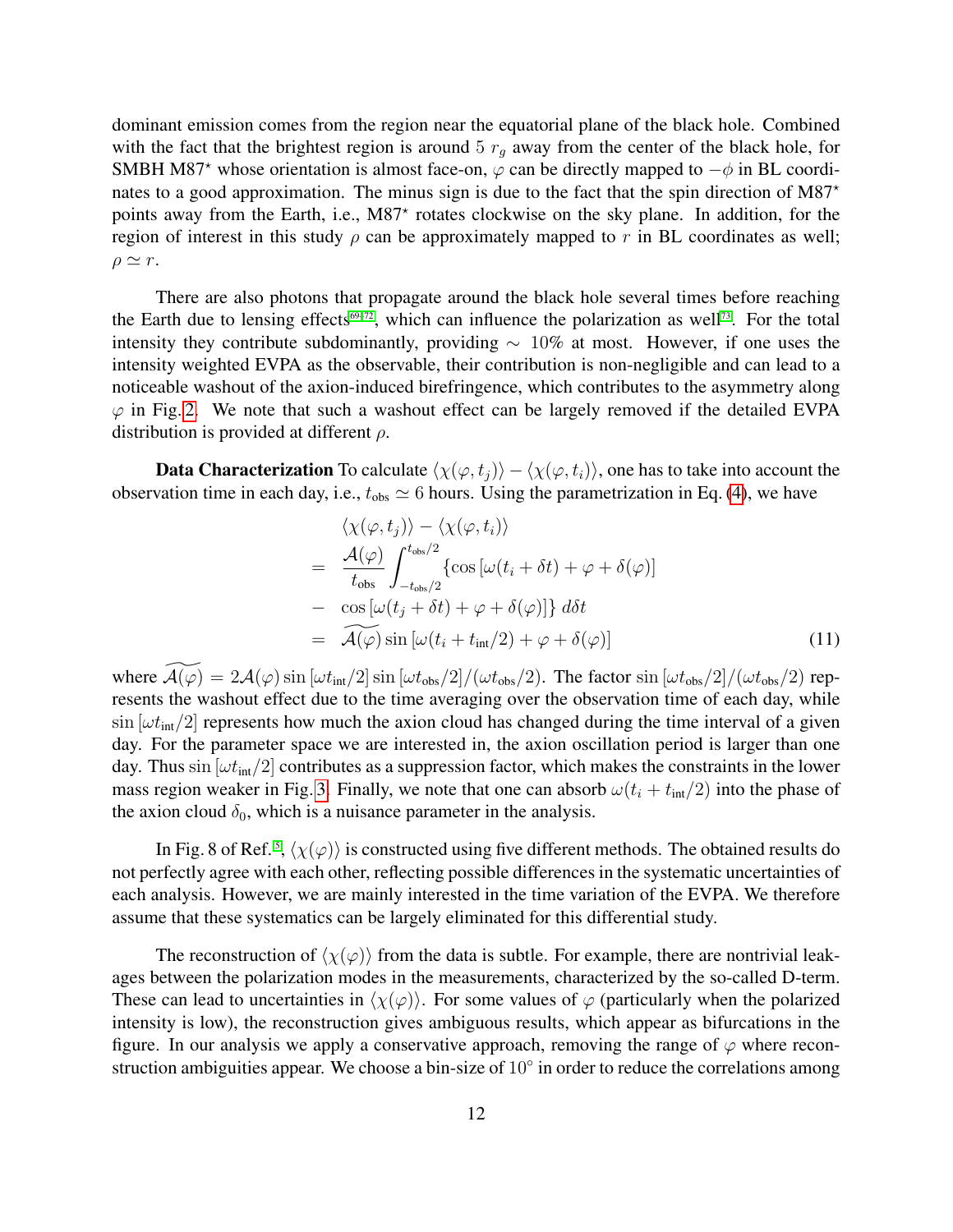different azimuthal angles. We only keep the bins whose EVPA distribution can be properly fit by a Gaussian function without ambiguous bifurcations. For example, in the results produced by the polsolve method<sup>[74](#page-20-0)</sup>, the left bins have azimuthal angles ranging between 30 $\degree$  to 90 $\degree$  and 170 $\degree$  to 330° for the April 5 data, and 30° to 310° for the April 11 data. Effectively we then have 53 bins in total. For each bin, we fit the stripe width by a Gaussian function to obtain an estimation of the measurement error. The errors roughly range from  $\pm 3^{\circ}$  to  $\pm 15^{\circ}$ . For other methods the uncertainties in the regions with strong intensity are nearly the same, and thus they give comparable axion constraints as those shown in Fig. [3.](#page-7-0)

Statistics We use Bayesian statistics to derive the 95% credible level (C.L.) upper limits on the axion-photon coupling, characterized by c, for different axion masses  $m_a$  (or equivalently,  $\alpha$ , for a given black hole mass). The marginalized posterior of  $c$  is written as

$$
\Pr\left(\log_{10} c|\mathbf{d}, m_a\right) = \frac{1}{\text{Const}} \int_0^{2\pi} \frac{d\delta_0}{2\pi} \prod_i \frac{1}{\sqrt{2\pi}\sigma_i} e^{-\left(d_i - d_i^0(c, m_a, \delta_0)\right)^2 / (2\sigma_i^2)},\tag{12}
$$

where we assume that the priors of the initial phase  $\delta_0$  and  $\log_{10} c$  are uniform. The denominator, Const, is the normalization factor which does not need to be calculated in our case. In the exponent  $d_i$  represents the EVPA variation in a sequential-day pair in the experimental data, while the subindex *i* runs over both the azimuthal angle bins and the two pairs, i.e.,  $\langle \chi(\varphi, \mathrm{day6}) \rangle - \langle \chi(\varphi, \mathrm{day5}) \rangle$ and  $\langle \chi(\varphi, \text{day11}) \rangle - \langle \chi(\varphi, \text{day10}) \rangle$ . The parameter  $d_i^0(c, m_a, \delta_0)$  is the theoretical prediction of the EVPA variation, derived from Eq. [\(11\)](#page-11-0), while  $\sigma_i$  characterizes the uncertainty in the data. As stated in Ref.<sup>[5](#page-15-2)</sup>, no significant EVPA variations are observed in any sequential-day pairs, which indicates  $d_i = 0$ . We then perform the integration on the marginalized posterior in order to obtain the cumulative probability of  $\log_{10} c_{\text{ul}}$ , where  $c_{\text{ul}}$  is the upper limit of c to achieve a corresponding probability value,

$$
\Pr\left(\log_{10} c < \log_{10} c_{\rm ul} | \mathbf{d} = 0, m_a\right) = \int_{\log_{10} c_{\rm min}}^{\log_{10} c_{\rm ul}} \Pr\left(\log_{10} c | \mathbf{d} = 0, m_a\right) \mathrm{d} \log_{10} c. \tag{13}
$$

Here we choose  $c_{\text{min}} = \alpha_{\text{EM}} \simeq 1/137$ , given by the scenario with one species of charged fermion contributing to this anomaly vertex. Here  $\alpha_{EM}$  is the electromagnetic fine structure constant. A lower value of  $c_{\min}$  is possible and it will lead to tighter constraints. The 95% C.L. upper limit for  $\log_{10} c$ , denoted as  $\log_{10} c_{95\%}$ , is calculated by inversely solving the following equation

$$
95\% = \frac{\Pr\left(\log_{10} c < \log_{10} c_{95\%} | \mathbf{d} = 0, m_a\right)}{\Pr\left(\log_{10} c < \log_{10} c_{\text{max}} | \mathbf{d} = 0, m_a\right)}\tag{14}
$$

where we choose  $c_{\text{max}}$  to be a large number, such as  $10^3$ . We note that our result is not sensitive to this choice, and the normalization factor Const is also automatically cancelled in this calculation.

Of course, there are uncertainties from the time-dependent astrophysical background. The time variation of the accretion flow is not well understood, and consequently it is not included in our simulation discussed above. This leads to the major subtlety when we compare results from simulations with observations. For M87<sup>\*</sup> with mass  $6.5 \times 10^9$  $6.5 \times 10^9$  $6.5 \times 10^9$  solar masses<sup>1-4</sup>, the typical time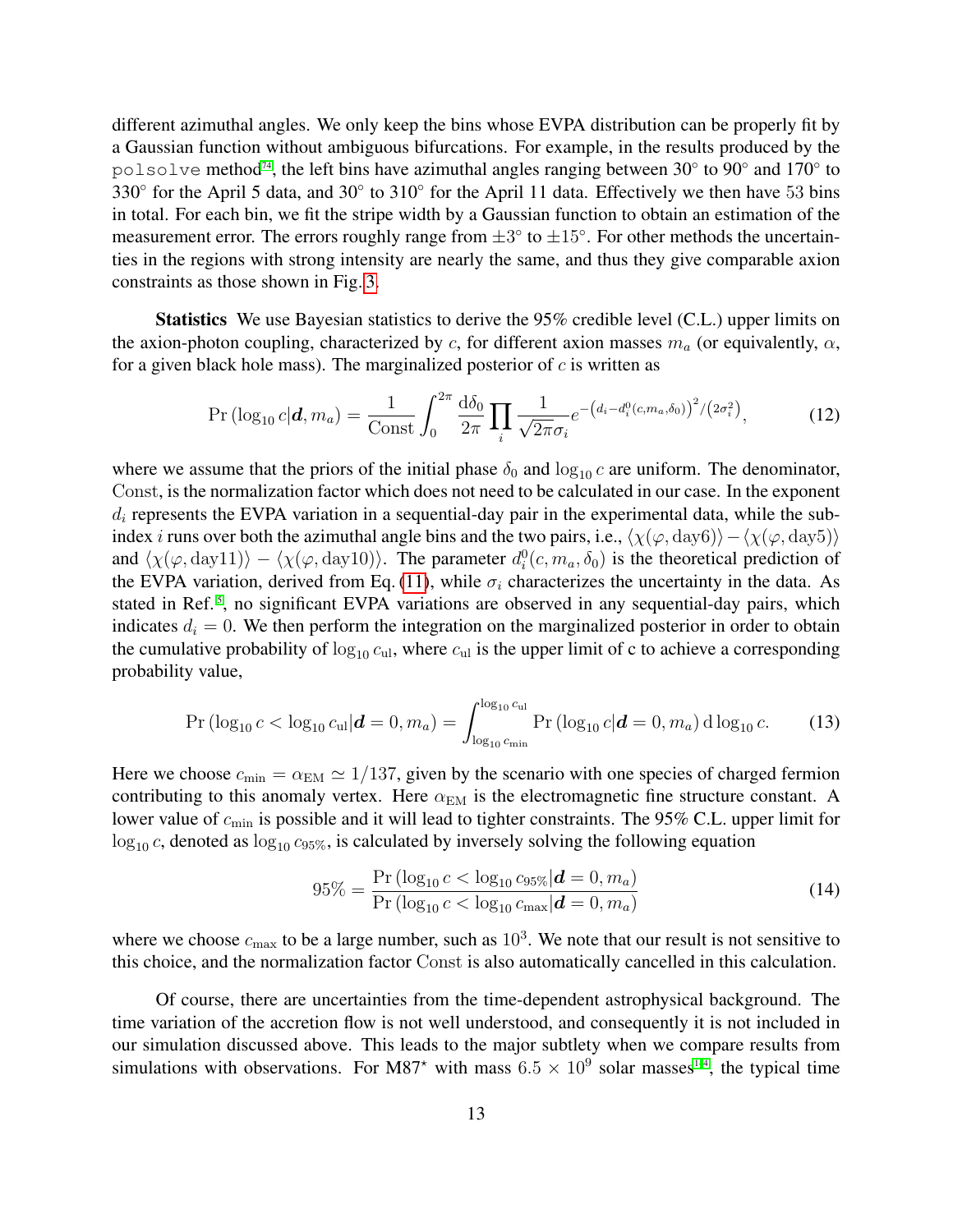scale is 5 days for light propagating near the innermost stable circular orbit (ISCO). In addition, for gas in the accretion flow with a sub-Keplerian velocity distribution, the associated time scale is approximately one month at  $r \simeq 5r_q$ . Thus it is reasonable to expect that the astrophysical features at large scales, comparable to the size of the accretion flow, remain approximately unchanged over a time scale of one day. The differential EVPA for two sequential days, i.e.,  $\langle \chi(\varphi, t_i) \rangle - \langle \chi(\varphi, t_i) \rangle$ , is an ideal observable with the astrophysical uncertainties being highly suppressed.

To qualitatively estimate this uncertainty among the azimuthal angle bins selected in our analysis, we find the common ones shared in April 5 and April 11 data, and calculate the differences between the average values of  $\langle \chi(\varphi) \rangle$ . Assuming the accretion flow dynamics lead to an approximately linear variation during the 6-day interval, we divide the difference in each bin by a factor of 6. This provides a rough estimate of the variation induced by the astrophysical background. By comparing it with the error bar derived for  $\langle \chi(\varphi, t_i) \rangle - \langle \chi(\varphi, t_i) \rangle$ , we find that the astrophysical background uncertainty is generally smaller than that from the EVPA reconstruction. This justifies the validity of our proposed analysis strategy.

Line of Sight Washout Effect Here we investigate in detail how the integral along the line of sight leads to a washout effect. As discussed previously, the axion-induced birefringence can be incorporated via a modification of the radiative transfer matrix. To gain some intuition, we simplify the problem by ignoring in-medium effects, keeping only the source terms and the axion effect. Then the evolution of the linear polarization can be written as

$$
\frac{d\left(Q+i\ U\right)}{ds} = j_Q + i\ j_U - i2g_{a\gamma}\frac{da}{ds}\Big(Q+i\ U\Big). \tag{15}
$$

This can be generally solved via

<span id="page-13-0"></span>
$$
Q(s_f) + i U(s_f) =
$$
  

$$
\int_{s_i}^{s_f} e^{i2g_{a\gamma} \left(a(s_f) - a(s)\right)} \left(j_Q(s) + i j_U(s)\right) ds,
$$
 (16)

where  $s_i$  and  $s_f$  are the initial and final points along the line of sight. Further simplifying, we assume the radiation source terms,  $j_Q$  and  $j_U$ , are constant in a finite region. Thus the washout effect is characterized by the axion-dependent integral in Eq. [\(16\)](#page-13-0). For a qualitative estimation, we take  $a(s)$  to be a coherently oscillating background with a constant amplitude  $a_0$  over the same region. The resulting washout effect on  $A$ , defined in Eq. [\(4\)](#page-4-0), is shown in Figure [4,](#page-14-0) as a function of the size of the radiation source  $S_r$ , normalized by the axion Compton wavelength  $2\pi\lambda_c$ . Here we see that the washout effect is negligible if  $\lambda_c \gg S_r$ , and it becomes sizable when these two scales are comparable.

In a realistic scenario like the optically thin accretion flow around M87\*,  $S_r$  is determined by the geometric thickness of the accretion flow. The washout effect is not important if the accretion flow satisfies  $r_{\text{ring}}H < 2\pi\lambda_c$ . Taking  $\alpha \equiv r_g/\lambda_c = 0.4$  and  $r_{\text{ring}} \simeq 5r_g$ , this condition becomes  $H \ll 3$ , which is easily satisfied in our RIAF model. For smaller  $\alpha$ , due to the much larger  $\lambda_c$ , this washout effect along the line of sight is further reduced.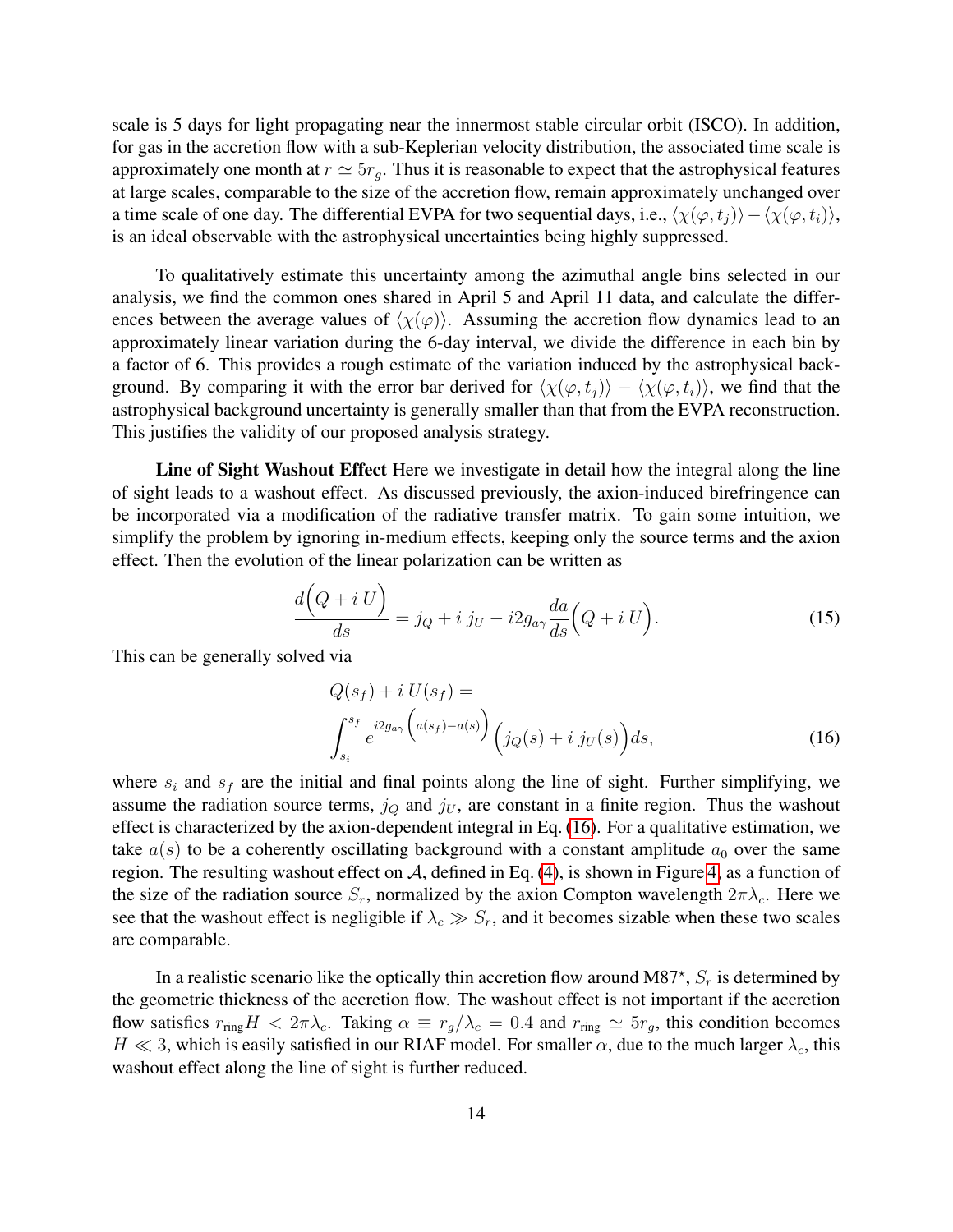<span id="page-14-0"></span>

Figure 4: Washout effect on the oscillation amplitude of the EVPA as a function of the size of the radiation source  $S_r$ , normalized by the axion Compton wavelength  $2\pi\lambda_c$ . We assume the radiation source terms,  $j_Q$  and  $j<sub>U</sub>$ , are constant in a finite region and take the axion field to be a coherently oscillating background with a constant amplitude  $a_0$  over the region.

Furthermore, there are also contributions from lensed photons; since the dominant emission comes from around the equatorial plane, the observed photon ring contains radiation which has propagated around the black hole several times. Since the axion cloud had different phases when these photons were emitted, they also lead to washout effects to the EVPA variations, as shown in Fig. [2.](#page-5-0) We note that in more realistic cases, such as the accretion flow in the general relativistic magnetohydrodynamic simulations, the lensed photons are typically less polarized than the direct emission due to magnetic turbulence  $73$ . Thus using the analytic RIAF as a benchmark in this study serves as a conservative estimation.

Acknowledgements We are grateful to Nick Houston, Samuel Liebersbach and Dimitrios Psaltis for careful reading and useful comments on the manuscript, and Chunlong Li, Ye-Fei Yuan, Shan-Shan Zhao and Zihan Zhou for useful discussions. Y.C. is supported by the China Postdoctoral Science Foundation under Grants No. 2020T130661, No. 2020M680688, the International Postdoctoral Exchange Fellowship Program, and by the National Natural Science Foundation of China (NSFC) under Grants No. 12047557. R.-S.L. is supported by the Max Planck Partner Group of the MPG and the Chinese Academy of Sciences (CAS), the NSFC under Grant No. 11933007, the Research Program of Fundamental and Frontier Sciences of CAS under Grant No. ZDBS-LY-SLH011, and the Shanghai Pilot Program for Basic Research ? Chinese Academy of Science, Shanghai Branch (JCYJ-SHFY-2021-013). Y.M. is supported by the ERC Synergy Grant "BlackHoleCam: Imaging the Event Horizon of Black Holes" under Grant No. 610058. J.S. is supported by the NSFC under Grants No. 12025507, No. 11690022, No. 11947302, by the Strategic Priority Research Program and Key Research Program of Frontier Science of CAS under Grants No. XDB21010200, No. XDB23010000, and No. ZDBS-LY-7003 and CAS project for Young Scientists in Basic Research YSBR-006. Q.Y. is supported by the NSFC under Grants No. 11722328, No. 11851305, by the Key Research Program of CAS under Grant No. XDPB15, and by the Program for Innovative Talents and Entrepreneur in Jiangsu. Y.Z. is supported by U.S. Department of Energy under Award No. DESC0009959. Y.C. would like to thank the SHAO and TDLI for their kind hospitality. Y.Z. would like to thank the ITP-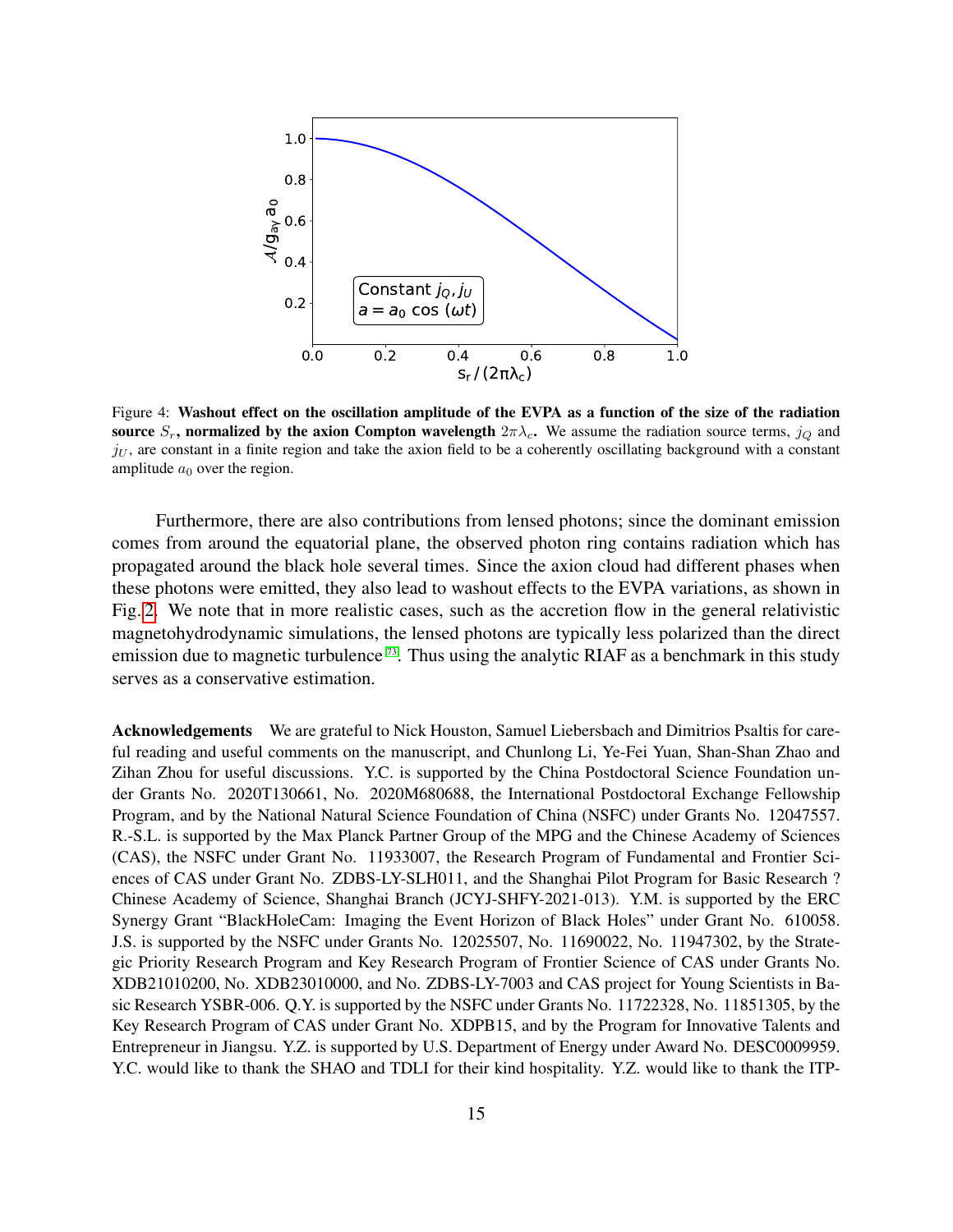CAS for their kind hospitality.

Author Contributions JS, QY and YZ initiated this study, YC, XX and YZ developed the method, XX, YL and YC analyzed the data with important contribution from YM and RSL, YM offered guidance on accretion flow models, YC and YZ wrote the initial draft, with contributions from QY and JS. All authors have reviewed, discussed, and commented on the modeling, data analysis, and the manuscript. Correspondence and requests for materials should be addressed to YC (yifan.chen@itp.ac.cn), YM (mizuno@sjtu.edu.cn), JS (jshu@itp.ac.cn), QY (yuanq@pmo.ac.cn), and YZ (zhaoyue@physics.utah.edu).

Data Availability The data of polarimetric measurements used in this paper is drawn from the publicly available publication of Event Horizon Telescope collaboration<sup>[5](#page-15-2)</sup>. The data that support the plots within this paper and other findings of this study can be found at https://github.com/XueXiao-Physics/Axion EHT 2021.

Code Availability The simulation codes used in this study are a modified version of publicly available code IPOLE  $^{33,34}$  $^{33,34}$  $^{33,34}$  (https://github.com/moscibrodzka/ipole). The data analysis codes can be found at https://github.com/XueXiao-Physics/Axion EHT 2021.

Competing Interests Statement The authors declare no competing interests.

# References

- <span id="page-15-0"></span>1. Event Horizon Telescope Collaboration *et al.* First M87 Event Horizon Telescope Results. I. The Shadow of the Supermassive Black Hole. *Astrophys. J. Lett.*, 875, L1 (2019).
- <span id="page-15-5"></span>2. Event Horizon Telescope Collaboration *et al.* First M87 Event Horizon Telescope Results. IV. Imaging the Central Supermassive Black Hole. *Astrophys. J. Lett.*, 875, L4 (2019).
- 3. Event Horizon Telescope Collaboration *et al.* First M87 Event Horizon Telescope Results. VI. The Shadow and Mass of the Central Black Hole. *Astrophys. J. Lett.*, 875, L6 (2019).
- <span id="page-15-1"></span>4. Event Horizon Telescope Collaboration *et al.* First M87 Event Horizon Telescope Results. V. Physical Origin of the Asymmetric Ring. *Astrophys. J. Lett.*, 875, L5 (2019).
- <span id="page-15-2"></span>5. Event Horizon Telescope Collaboration *et al.* First m87 event horizon telescope results. VII. polarization of the ring. *Astrophys. J. Lett.*, 910, L12 (2021).
- <span id="page-15-3"></span>6. Event Horizon Telescope Collaboration *et al.* First m87 event horizon telescope results. VIII. magnetic field structure near the event horizon. *Astrophys. J. Lett.*, 910, L13 (2021).
- <span id="page-15-4"></span>7. Peccei, R. D. & Quinn, H. R. CP Conservation in the Presence of Instantons. *Phys. Rev. Lett.*, 38, 1440-1443 (1977).
- 8. Peccei, R. D. & Quinn, H. R. Constraints Imposed by CP Conservation in the Presence of Instantons. *Phys. Rev. D*, 16, 1791-1797 (1977).
- 9. Weinberg, S. A New Light Boson? *Phys. Rev. Lett.*, 40, 223-226 (1978).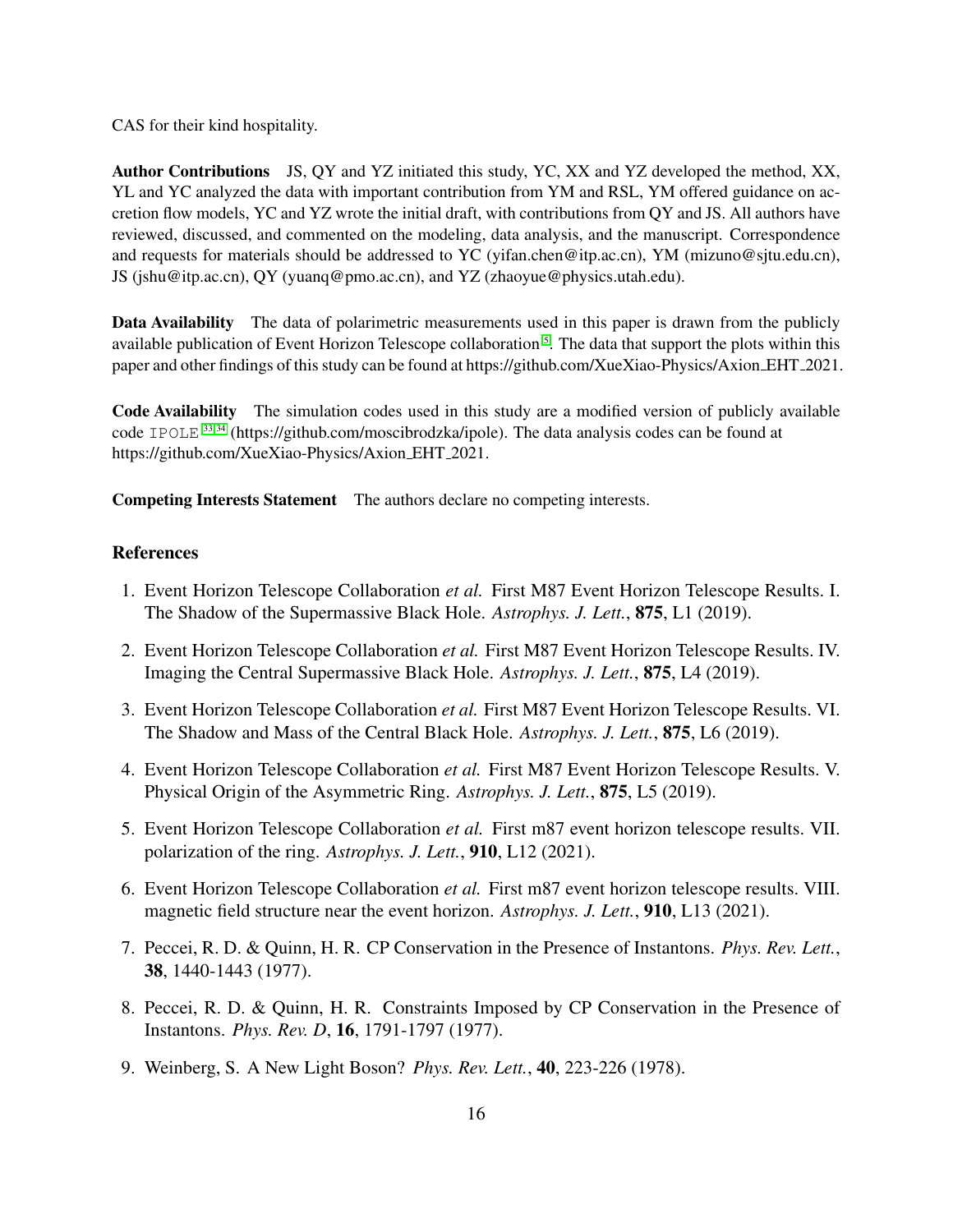- <span id="page-16-0"></span>10. Wilczek, F. Problem of Strong P and T Invariance in the Presence of Instantons. *Phys. Rev. Lett.*, 40, 279-282 (1978).
- <span id="page-16-1"></span>11. Arvanitaki, A., Dimopoulos, S., Dubovsky, S., Kaloper, N. & March-Russell, J. String Axiverse. *Phys. Rev. D*, 81, 123530 (2010).
- <span id="page-16-2"></span>12. Preskill, J., Wise, M. B. & Wilczek, F. Cosmology of the Invisible Axion. *Phys. Lett. B*, 120, 127-132 (1983).
- 13. Abbott, L. F. & Sikivie, P. A Cosmological Bound on the Invisible Axion. *Phys. Lett. B*, 120, 133-136 (1983).
- <span id="page-16-3"></span>14. Dine, M. & Fischler, W. The Not So Harmless Axion. *Phys. Lett. B*, 120, 137-141 (1983).
- <span id="page-16-4"></span>15. Chen, Y., Shu, J., Xue, X., Yuan, Q. & Zhao, Y. Probing Axions with Event Horizon Telescope Polarimetric Measurements. *Phys. Rev. Lett.*, 124, 061102 (2020).
- <span id="page-16-5"></span>16. Penrose, R. & Floyd, R. M. Extraction of rotational energy from a black hole. *Nature*, 229, 177-179 (1971).
- 17. Zel'Dovich, Y. B. Generation of Waves by a Rotating Body. *J. Exp. Theor. Phys. Lett*, 14, 180-181 (1971).
- <span id="page-16-6"></span>18. Press, W. H. & Teukolsky, S. A. Floating Orbits, Superradiant Scattering and the Black-hole Bomb. *Nature*, 238, 211-212 (1972).
- <span id="page-16-7"></span>19. Carroll, S. M., Field, G. B. & Jackiw, R. Limits on a Lorentz and Parity Violating Modification of Electrodynamics. *Phys. Rev. D*, 41, 1231 (1990).
- <span id="page-16-8"></span>20. Harari, D. & Sikivie, P. Effects of a Nambu-Goldstone boson on the polarization of radio galaxies and the cosmic microwave background. *Phys. Lett. B*, *289*, 67-72 (1992).
- <span id="page-16-9"></span>21. Yoshino, H. & Kodama, H. Bosenova collapse of axion cloud around a rotating black hole. *Prog. Theor. Phys.*, 128, 153-190 (2012).
- 22. Yoshino, H. & Kodama, H. Gravitational radiation from an axion cloud around a black hole: Superradiant phase. *PTEP*, 2014, 043E02 (2014).
- <span id="page-16-12"></span>23. Yoshino, H. & Kodama, H. The bosenova and axiverse. *Class. Quant. Grav.*, 32, 214001 (2015).
- <span id="page-16-10"></span>24. Baryakhtar, M., Galanis, M., Lasenby, R. & Simon, O. Black hole superradiance of selfinteracting scalar fields. *Phys. Rev. D*, 103, 095019 (2021).
- <span id="page-16-11"></span>25. Arvanitaki, A. & Dubovsky, S. Exploring the String Axiverse with Precision Black Hole Physics. *Phys. Rev. D*, 83, 044026 (2011).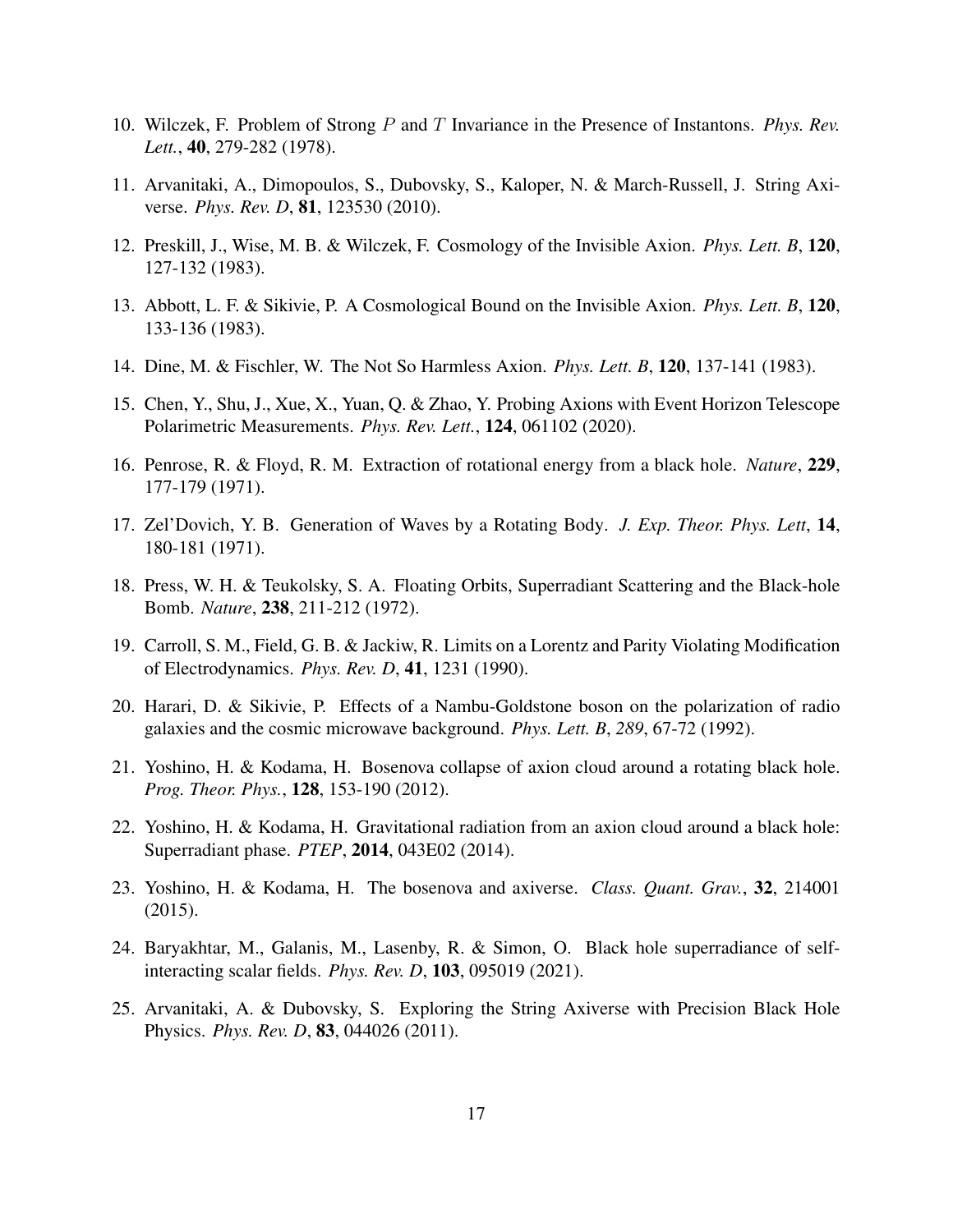- <span id="page-17-0"></span>26. Dolan, S. R. Instability of the massive Klein-Gordon field on the Kerr spacetime. *Phys. Rev. D*, 76, 084001 (2007).
- <span id="page-17-1"></span>27. Schwarz, D. J., Goswami, J. & Basu, A. Geometric optics in the presence of axionlike particles in curved spacetime. *Phys. Rev. D*, 103, L081306 (2021).
- <span id="page-17-2"></span>28. Pu, H.-Y. & Broderick, A. E. Probing the innermost accretion flow geometry of Sgr A\* with Event Horizon Telescope. *Astrophys. J.*, 863, 148 (2018).
- <span id="page-17-3"></span>29. Igumenshchev, I. V., Narayan, R. & Abramowicz, M. A. Three-dimensional mhd simulations of radiatively inefficient accretion flows. *Astrophys. J.*, 592, 1042-1059 (2003).
- 30. Narayan, R., Igumenshchev, I. V. & Abramowicz, M. A. Magnetically arrested disk: an energetically efficient accretion flow. *Publ. Astron. Soc. Jap.*, 55, L69 (2003).
- 31. McKinney, J. C., Tchekhovskoy, A. & Blandford, R. D. General Relativistic Magnetohydrodynamic Simulations of Magnetically Choked Accretion Flows around Black Holes. *Mon. Not. Roy. Astron. Soc.*, 423, 3083 (2012).
- <span id="page-17-4"></span>32. Tchekhovskoy, A. Launching of Active Galactic Nuclei Jets. *Astrophysics and Space Science Library*, 414, 45 (2015).
- <span id="page-17-5"></span>33. Moscibrodzka, M. & Gammie, C. F. ipole – semi-analytic scheme for relativistic polarized radiative transport. *Mon. Not. Roy. Astron. Soc.*, 475, 43-54 (2018).
- <span id="page-17-6"></span>34. Noble, S. C., Leung, P. K., Gammie, C. F. & Book, L. G. Simulating the Emission and Outflows from Accretion Disks. *Class. Quant. Grav.*, 24, S259-S274 (2007).
- <span id="page-17-7"></span>35. Tamburini, F., Thide, B. & Valle, M. D. Measurement of the spin of the M87 black hole from ´ its observed twisted light. *Mon. Not. Roy. Astron. Soc.*, 492, L22-L27 (2020).
- <span id="page-17-13"></span>36. Feng, J. & Wu, Q. Constraint on the black-hole spin of M87 from the accretion-jet model. *Mon. Not. Roy. Astron. Soc.*, 470, 612 (2017).
- <span id="page-17-8"></span>37. Davoudiasl, H. & Denton, P. B. Ultralight Boson Dark Matter and Event Horizon Telescope Observations of M87\*. *Phys. Rev. Lett.*, 123, 021102 (2019).
- <span id="page-17-9"></span>38. Anastassopoulos, V. *et al.* New CAST Limit on the Axion-Photon Interaction. *Nature Phys.*, 13, 584-590 (2017).
- <span id="page-17-10"></span>39. Payez, A. *et al.* Revisiting the SN1987A gamma-ray limit on ultralight axion-like particles. *J. Cosmol. Astropart. Phys.*, 02, 006 (2015).
- <span id="page-17-11"></span>40. Dessert, C., Foster, J. W. & Safdi, B. R. X-ray Searches for Axions from Super Star Clusters. *Phys. Rev. Lett.*, 125, 261102 (2020).
- <span id="page-17-12"></span>41. Marsh, M. C. D. *et al.* A New Bound on Axion-Like Particles. *J. Cosmol. Astropart. Phys.*, 12, 036 (2017).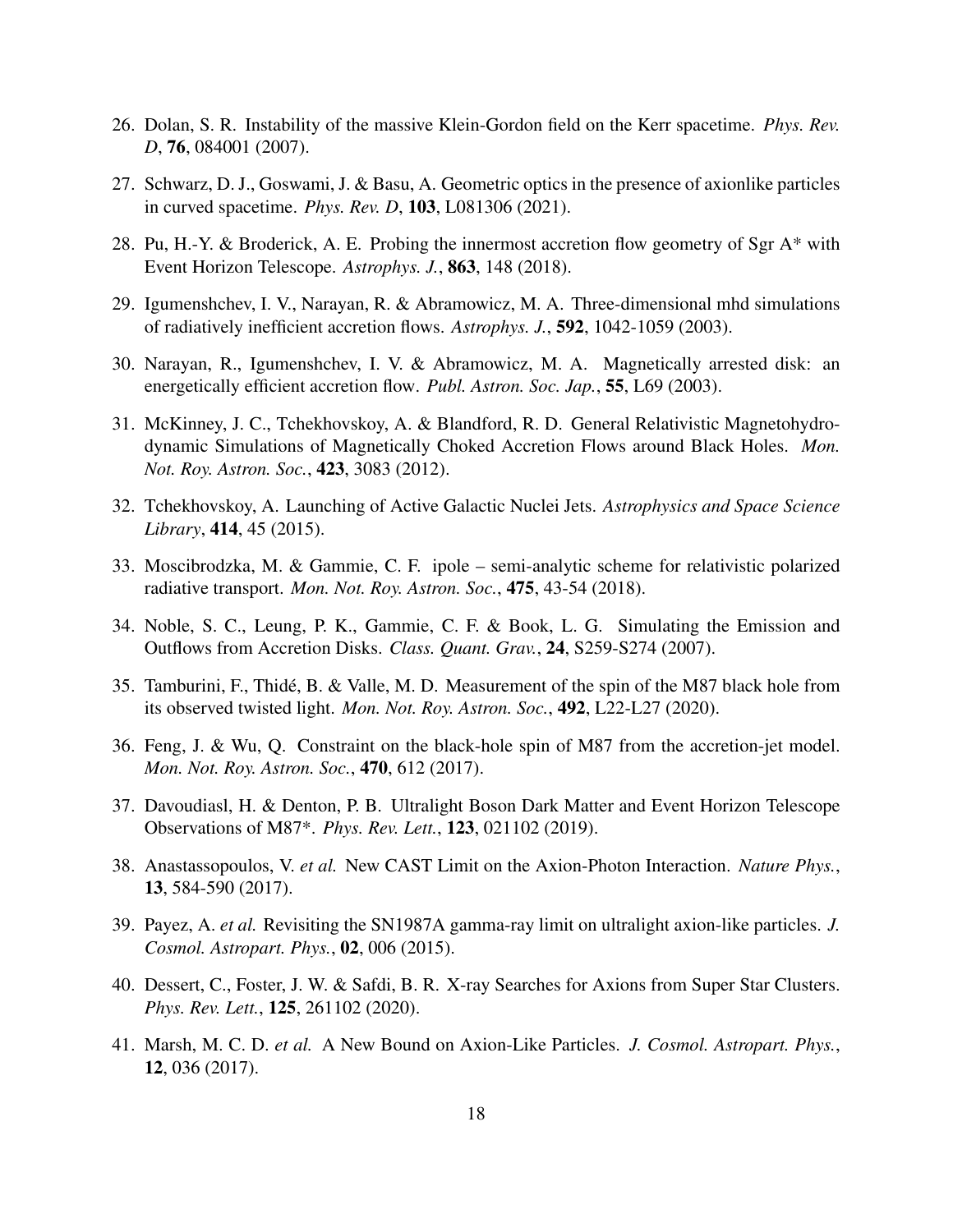- <span id="page-18-0"></span>42. Reynolds, C. S. *et al.* Astrophysical Limits on Very Light Axion-like Particles from Chandra Grating Spectroscopy of NGC 1275. *Astrophys. J.*, 890, 59 (2020).
- <span id="page-18-1"></span>43. Kaplan, D. E. & Rattazzi, R. Large field excursions and approximate discrete symmetries from a clockwork axion. *Phys. Rev. D*, 93, 085007 (2016).
- <span id="page-18-2"></span>44. Farina, M., Pappadopulo, D., Rompineve, F. & Tesi, A. The photo-philic QCD axion. *J. High Energy Phys.*, 01, 095 (2017).
- <span id="page-18-3"></span>45. Raymond, A. W. *et al.* Evaluation of New Submillimeter VLBI Sites for the Event Horizon Telescope. *Astrophys. J. Supp.*, 253, 5 (2021).
- <span id="page-18-4"></span>46. Damour, T., Deruelle, N. & Ruffini, R. On Quantum Resonances in Stationary Geometries. *Lett. Nuovo Cim.*, 15, 257-262 (1976).
- 47. Zouros, T. J. M. & Eardley, D. M. Instabilities of massive scalar perturbations of a rotating black hole. *Annals Phys.*, 118, 139-155 (1979).
- 48. Detweiler, S. L. Klein-Gordon equation and rotating black holes. *Phys. Rev. D*, 22, 2323-2326 (1980).
- <span id="page-18-5"></span>49. Strafuss, M. J. & Khanna, G. Massive scalar field instability in Kerr spacetime. *Phys. Rev. D*, 71, 024034 (2005).
- <span id="page-18-6"></span>50. Brito, R., Cardoso, V. & Pani, P. Superradiance: New Frontiers in Black Hole Physics. *Lect. Notes Phys.*, 906, 1-237 (2015).
- <span id="page-18-7"></span>51. Cruz-Osorio, A. *et al.* State-of-the-art Energetic and Morphological Modelling of the Launching Site of the M87 Jet. *Nat. Astron.*, in press (2021).
- <span id="page-18-8"></span>52. Amorim, A. *et al.* Scalar field effects on the orbit of S2 star. *Mon. Not. R. Astron. Soc.*, 489, 4606-4621 (2019).
- <span id="page-18-9"></span>53. Arvanitaki, A., Baryakhtar, M. & Huang, X. Discovering the QCD Axion with Black Holes and Gravitational Waves. *Phys. Rev. D*, 91, 084011 (2015).
- 54. Brito, R., Cardoso, V. & Pani, P. Black holes as particle detectors: evolution of superradiant instabilities. *Class. Quant. Grav.*, 32, 134001 (2015).
- 55. Stott, M. J. Ultralight Bosonic Field Mass Bounds from Astrophysical Black Hole Spin. *Arxiv Preprint*, [arXiv:2009.07206](http://arxiv.org/abs/2009.07206) (2020).
- <span id="page-18-10"></span>56. Ünal, C., Pacucci, F. & Loeb, A. Properties of ultralight bosons from heavy quasar spins via superradiance. *J. Cosmol. Astropart. Phys.*, 05, 007 (2021).
- <span id="page-18-11"></span>57. Omiya, H., Takahashi, T. & Tanaka, T. Renormalization group analysis of superradiant growth of self-interacting axion cloud. *PTEP*, 2021, 043E02 (2021).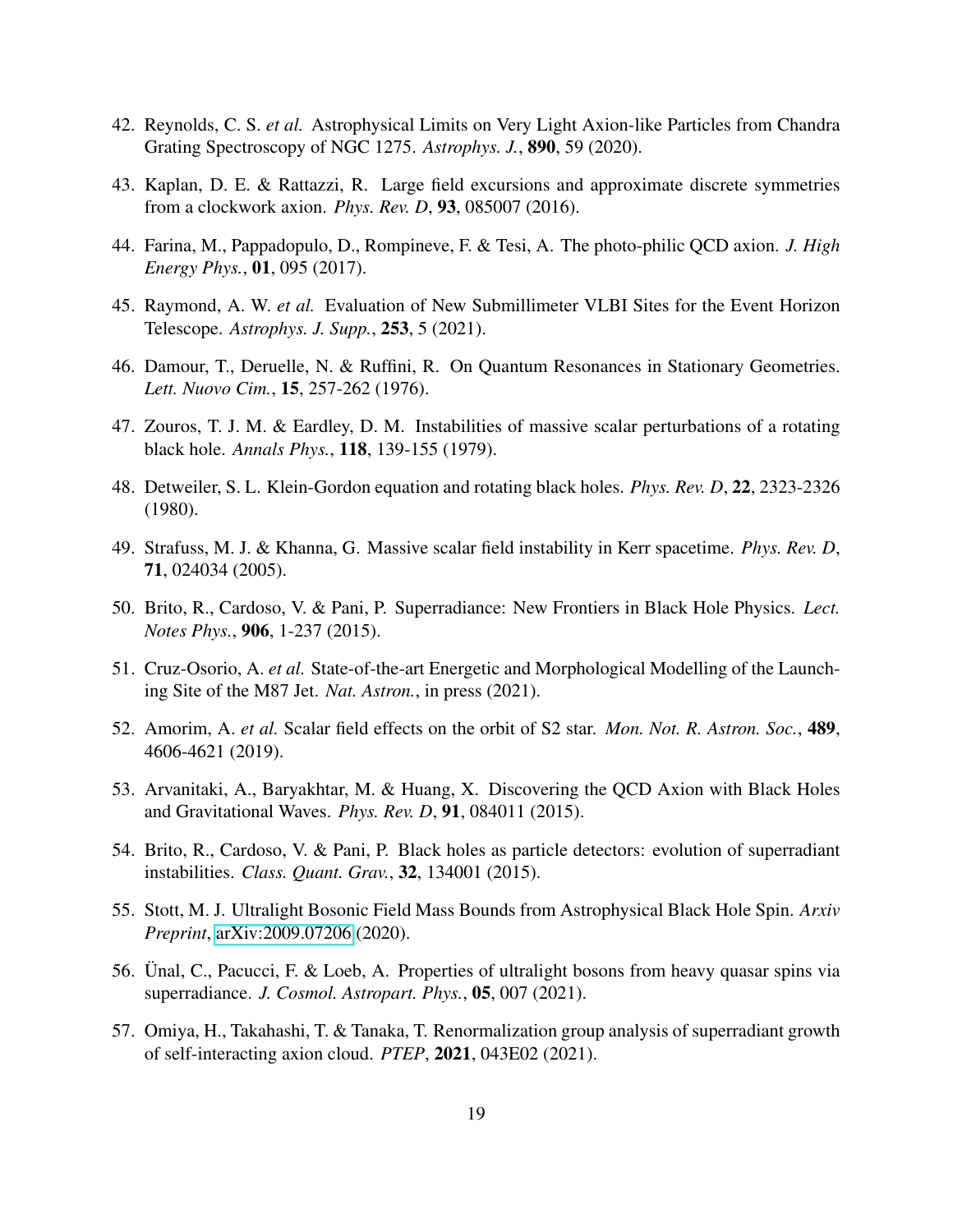- <span id="page-19-0"></span>58. Narayan, R., Kato, S. & Honma, F. Global structure and dynamics of advection-dominated accretion flows around black holes. *Astrophys. J.*, 476, 49 (1997).
- <span id="page-19-1"></span>59. Yuan, F. & Narayan, R. Hot Accretion Flows Around Black Holes. *Ann. Rev. Astron. Astrophys.*, 52, 529-588 (2014).
- <span id="page-19-2"></span>60. Prieto, M. A., Fernandez-Ontiveros, J. A., Markoff, S., Espada, D. & Gonzalez-Martin, O. The central parsecs of M87: jet emission and an elusive accretion disc. *Mon. Not. Roy. Astron. Soc.*, 457, 3801-3816 (2016).
- <span id="page-19-3"></span>61. Trippe, S. Polarization and Polarimetry. *J. Kor. Astron. Soc.*, 47, 15-39 (2014).
- <span id="page-19-4"></span>62. Plascencia, A. D. & Urbano, A. Black hole superradiance and polarization-dependent bending of light. *J. Cosmol. Astropart. Phys.*, 04, 059 (2018).
- 63. Ivanov, M. M. *et al.* Constraining the photon coupling of ultra-light dark-matter axion-like particles by polarization variations of parsec-scale jets in active galaxies. *J. Cosmol. Astropart. Phys.*, 02, 059 (2019).
- 64. Fujita, T., Tazaki, R. & Toma, K. Hunting Axion Dark Matter with Protoplanetary Disk Polarimetry. *Phys. Rev. Lett.*, 122, 191101 (2019).
- 65. Liu, T., Smoot, G. & Zhao, Y. Detecting axionlike dark matter with linearly polarized pulsar light. *Phys. Rev. D*, 101, 063012 (2020).
- 66. Fedderke, M. A., Graham, P. W. & Rajendran, S. Axion Dark Matter Detection with CMB Polarization. *Phys. Rev. D*, 100, 015040 (2019).
- 67. Caputo, A. *et al.* Constraints on millicharged dark matter and axionlike particles from timing of radio waves. *Phys. Rev. D*, 100, 063515 (2019).
- <span id="page-19-5"></span>68. Yuan, G.-W. *et al.* Testing the ALP-photon coupling with polarization measurements of Sagittarius A<sup>∗</sup> . *J. Cosmol. Astropart. Phys.*, 03, 018 (2021).
- <span id="page-19-6"></span>69. Johannsen, T. & Psaltis, D. Testing the No-Hair Theorem with Observations in the Electromagnetic Spectrum: II. Black-Hole Images. *Astrophys. J.*, 718, 446-454 (2010).
- 70. Gralla, S. E., Holz, D. E. & Wald, R. M. Black Hole Shadows, Photon Rings, and Lensing Rings. *Phys. Rev. D*, 100, 024018 (2019).
- 71. Johnson, M. D. *et al.* Universal interferometric signatures of a black hole's photon ring. *Sci. Adv.*, 6, eaaz1310 (2020).
- <span id="page-19-7"></span>72. Gralla, S. E. & Lupsasca, A. Lensing by Kerr Black Holes. *Phys. Rev. D*, 101, 044031 (2020).
- <span id="page-19-8"></span>73. Jiménez-Rosales, A. *et al.* Relative depolarization of the black hole photon ring in GRMHD models of Sgr A\* and M87\*. *Mon. Not. Roy. Astron. Soc.*, 503, 4563-4575 (2021).